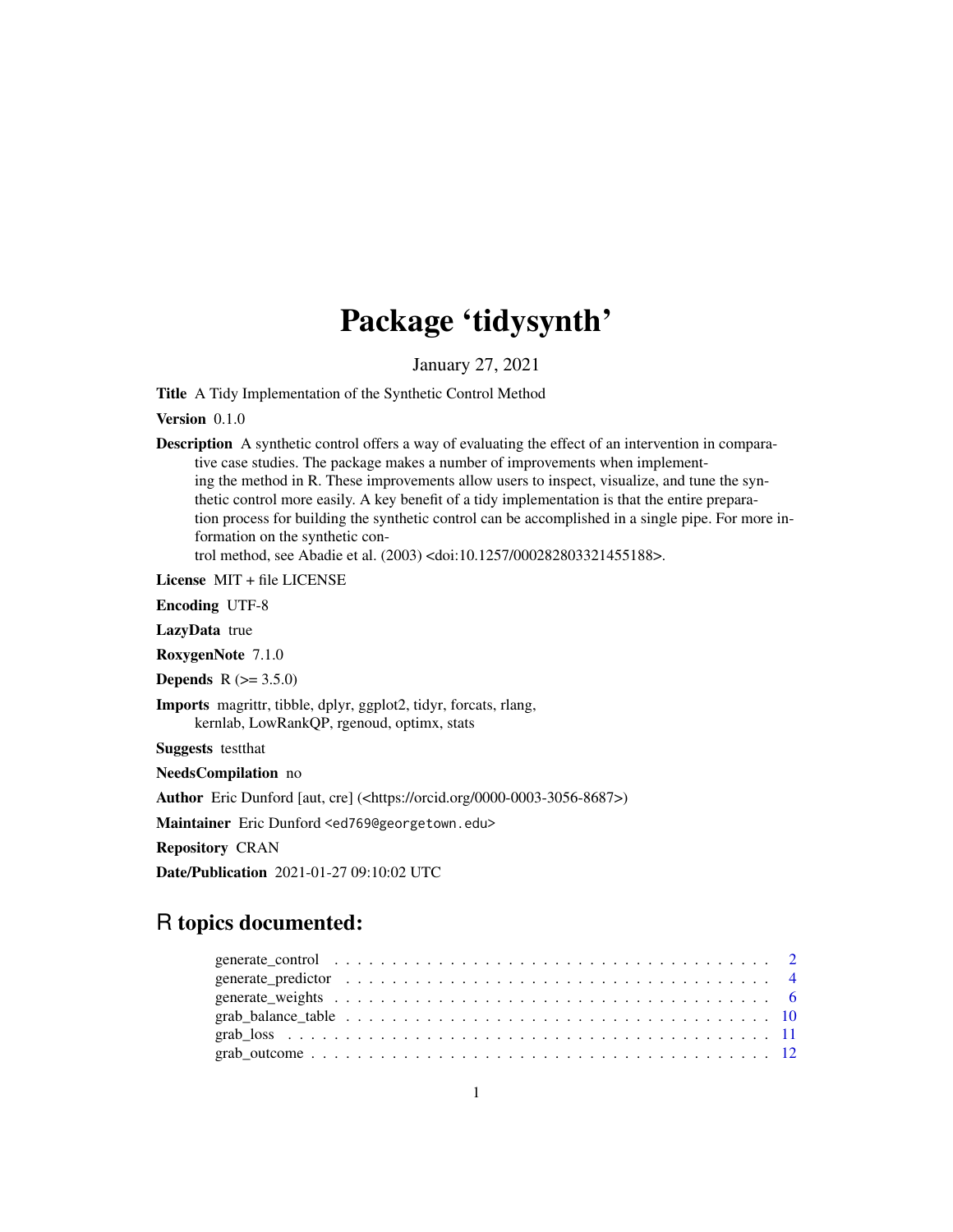# <span id="page-1-0"></span>2 generate\_control

| Index | 39 |
|-------|----|
|       |    |
|       |    |
|       |    |
|       |    |
|       |    |
|       |    |
|       |    |
|       |    |
|       |    |
|       |    |
|       |    |
|       |    |
|       |    |
|       |    |

generate\_control *generate\_control*

#### Description

Uses the weights generated from generate\_weights() to weight control units from the donor pool to denerate a synthetic version of the treated unit time series.

#### Usage

```
generate_control(data)
```
# Arguments

data nested data of type tbl\_df generated from sythetic\_control(). See synthetic\_control() documentation for more information. In addition, .unit\_weights must be generate using generate\_weights(). See documentation for more information on how to generate weights.

### Value

tbl\_df with nested fields containing the following:

- .id: unit id for the intervention case (this will differ when a placebo unit).
- .placebo: indicator field taking on the value of 1 if a unit is a placebo unit, 0 if it's the specified treated unit.
- .type: type of the nested data construct: treated or controls. Keeps tract of which data construct is located in .outcome field.
- .outcome: nested data construct containing the outcome variable configured for the sythnetic control method. Data is configured into a wide format for the optimization task.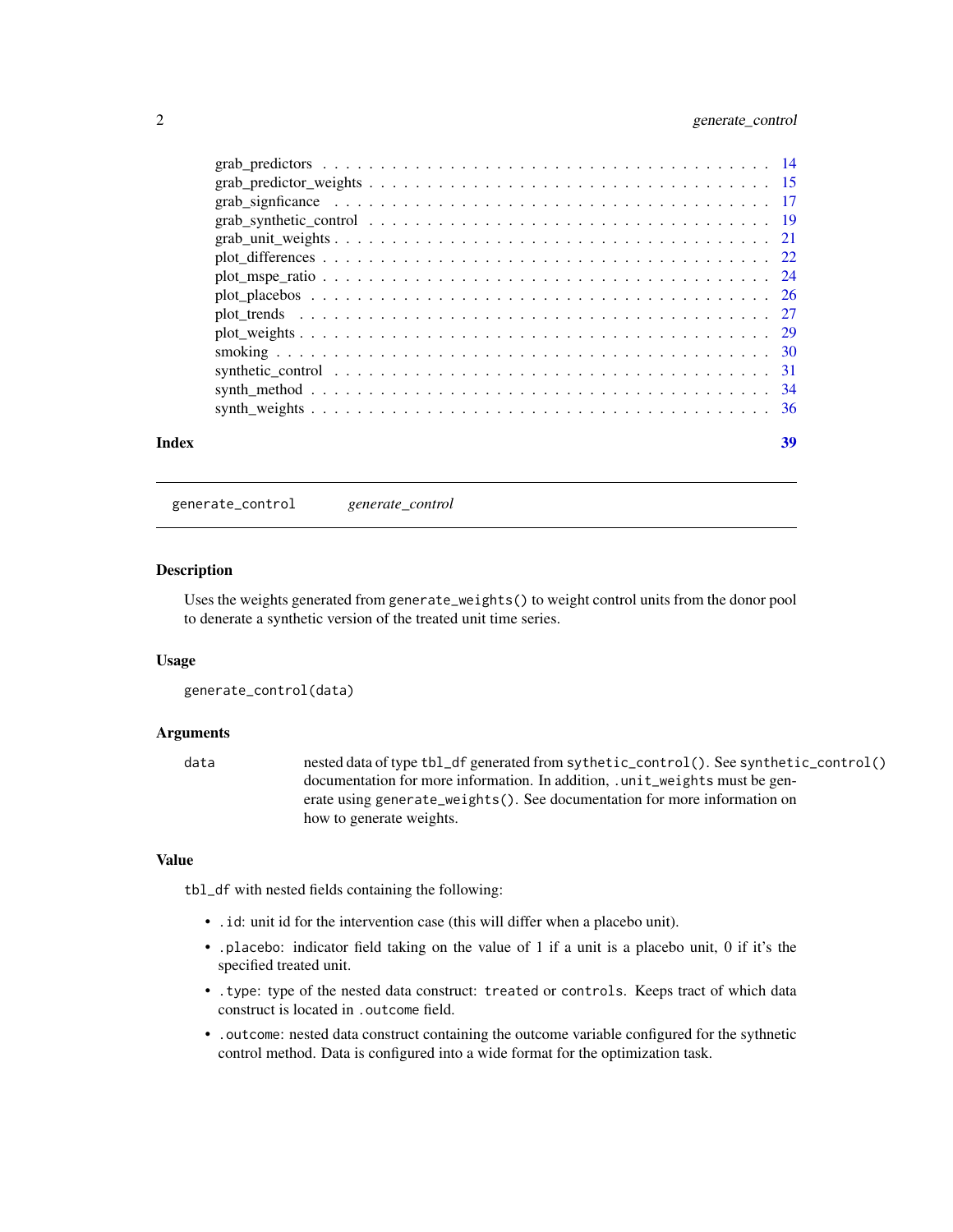# generate\_control 3

- .predictors: nested data construct containing the covariate matrices for the treated and control (donor) units. Data is configured into a wide format for the optimization task.
- .synthetic\_control: nested data construct containing the synthetic control version of the outcome variable generated from the unit weights.
- .unit\_weights: Nested column of unit weights (i.e. how each unit from the donor pool contributes to the synthetic control). Weights should sum to

1.

- .predictor\_weights: Nested column of predictor variable weights (i.e. the significance of each predictor in optimizing the weights that generate the synthetic control). Weights should sum to 1. If variable weights are provided, those variable weights are provided.
- .original\_data: original impute data filtered by treated or control units. This allows for easy processing down stream when generating predictors.
- .meta: stores information regarding the unit and time index, the treated unit and time and the name of the outcome variable. Used downstream in subsequent functions.
- .loss: the RMPE loss for both sets of weights.

# Examples

```
# Smoking example data
data(smoking)
smoking_out <-
smoking %>%
# initial the synthetic control object
synthetic_control(outcome = cigsale,
                  unit = state,time = year,
                  i_unit = "California",
                  i<sub>_time</sub> = 1988,
                  generate_placebos= FALSE) %>%
# Generate the aggregate predictors used to generate the weights
 generate_predictor(time_window=1980:1988,
                     lnincome = mean(lnincome, na.rm = TRUE),
                     retprice = mean(retprice, na.rm = TRUE),
                     age15to24 = mean(age15to24, na.rm = TRUE)) %>%
 generate_predictor(time_window=1984:1988,
                     beer = mean(beer, na.rm = TRUE) %>%
 generate_predictor(time_window=1975,
                     cigsale_1975 = cigsale) %>%
```
generate\_predictor(time\_window=1980,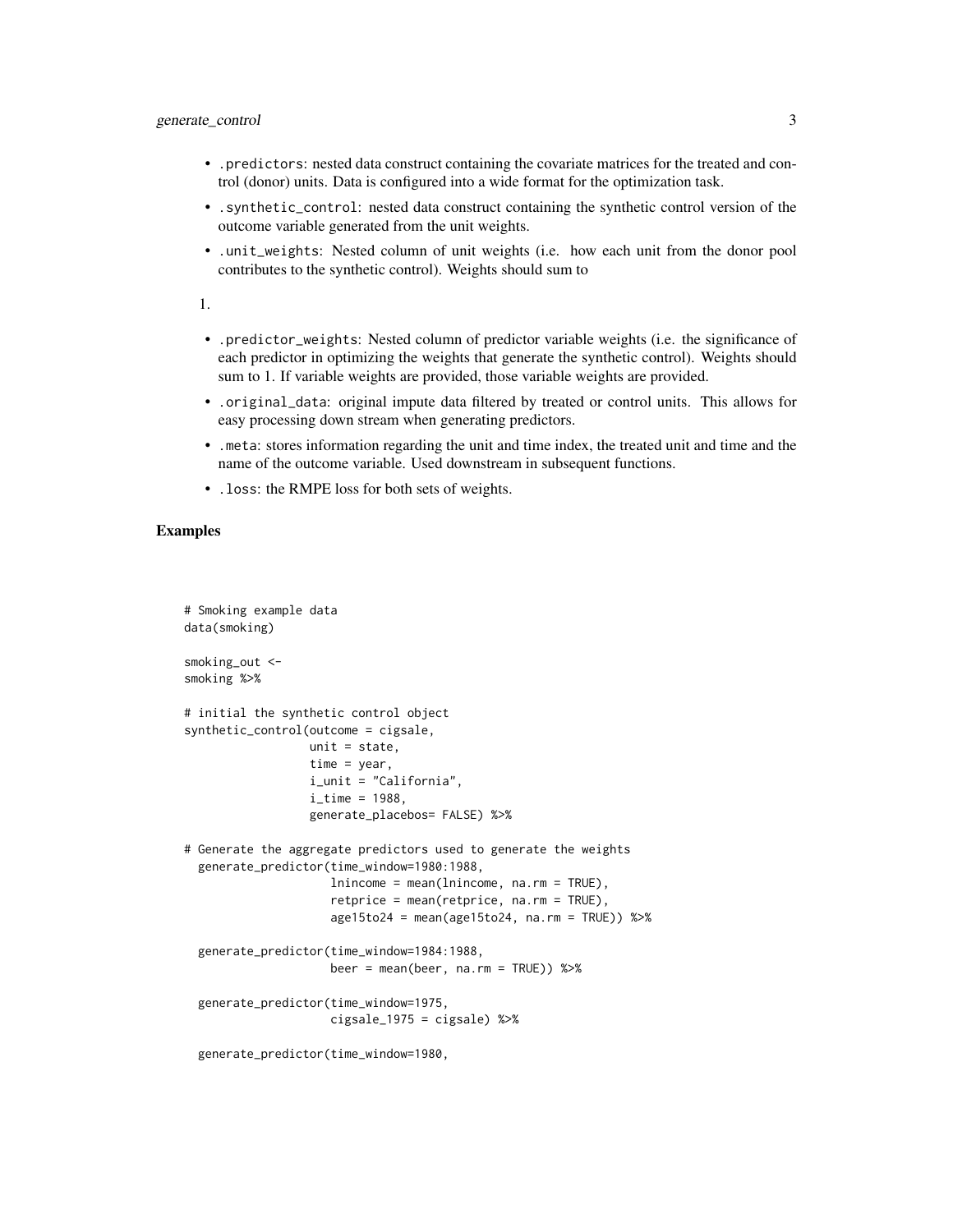```
cigsale_1980 = cigsale) %>%
 generate_predictor(time_window=1988,
                    cigsale_1988 = cigsale) %>%
 # Generate the fitted weights for the synthetic control
 generate_weights(optimization_window =1970:1988,
                  Margin.ipop=.02,Sigf.ipop=7,Bound.ipop=6) %>%
 # Generate the synthetic control
 generate_control()
# Plot the observed and synthetic trend
smoking_out %>% plot_trends(time_window = 1970:2000)
```
generate\_predictor *generate\_predictor*

# Description

Create one or more scalar variables summarizing covariate data across a specified time window. These predictor variables are used to fit the synthetic control.

# Usage

generate\_predictor(data, time\_window = NULL, ...)

# Arguments

| data        | nested data of type tbl_df generated from sythetic_control(). See synthetic_control()<br>documentation for more information.                                                                                                                                                                                                                                                |
|-------------|-----------------------------------------------------------------------------------------------------------------------------------------------------------------------------------------------------------------------------------------------------------------------------------------------------------------------------------------------------------------------------|
| time_window | set time window from the pre-intervention period that the data should be ag-<br>gregated across to generate the specific predictor. Default is to use the entire<br>pre-intervention period.                                                                                                                                                                                |
| .           | Name-value pairs of summary functions. The name will be the name of the vari-<br>able in the result. The value should be an expression that returns a single value<br>like $min(x)$ , $n()$ , or sum(is.na(y)). Note that for all summary functions na.rm<br>= TRUE argument should be specified as aggregating across units with missing<br>values is a common occurrence. |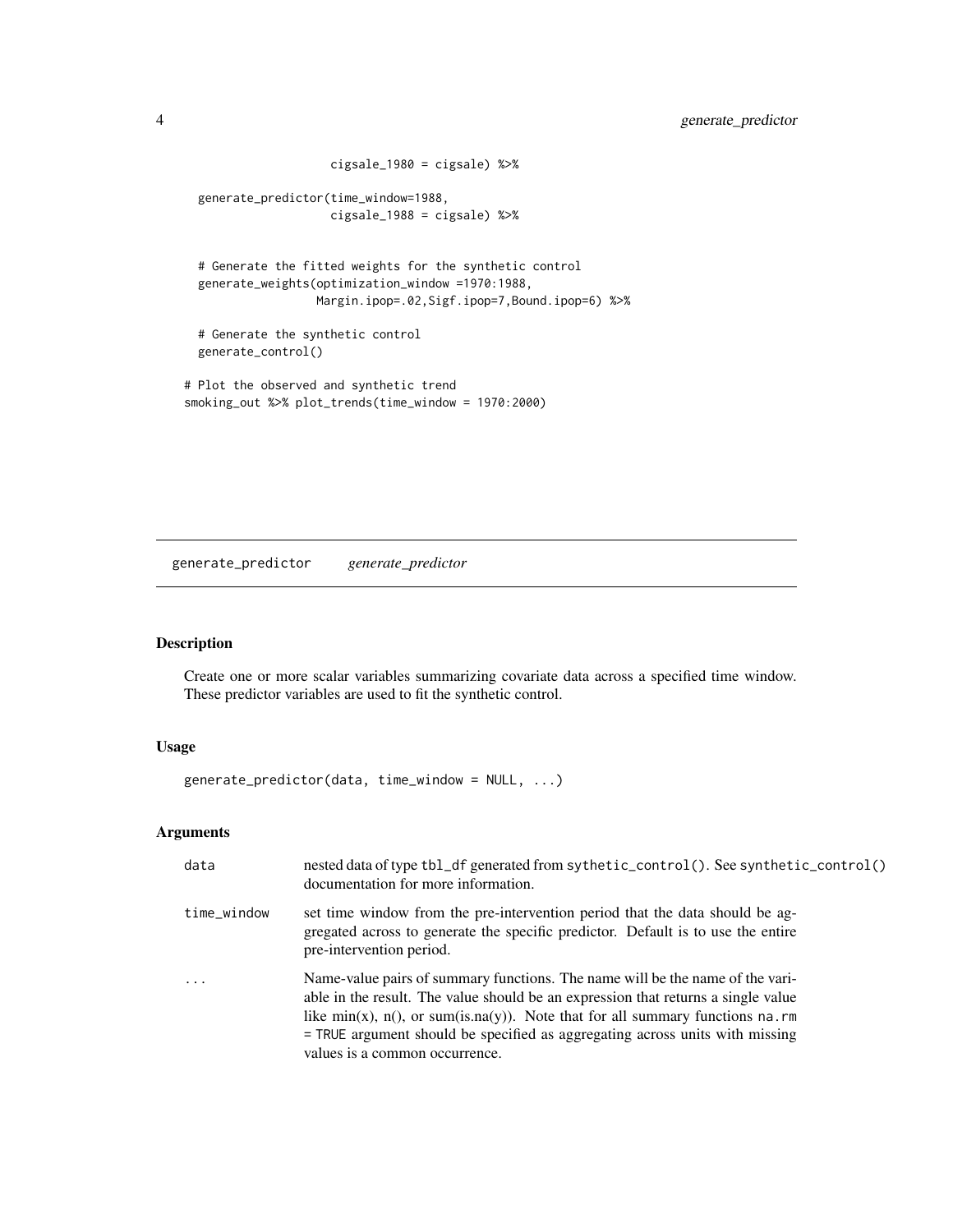#### Details

matrices of aggregate-level covariates to be used in the following minimization task.

$$
W^*(V) = \min \sum_{m=1}^{M} v_m (X_{1m} - \sum_{j=2}^{J+1} w_j X_{jm})^2
$$

The importance of the generate predictors are determine by vector  $V$ , and the weights that determine unit-level importance are determined by vector W. The nested optimation task seeks to find optimal values of V and W. Note also that V can be provided by the user. See ?generate\_weights().

#### Value

tbl\_df with nested fields containing the following:

- .id: unit id for the intervention case (this will differ when a placebo unit).
- .placebo: indicator field taking on the value of 1 if a unit is a placebo unit, 0 if it's the specified treated unit.
- .type: type of the nested data construct: treated or controls. Keeps tract of which data construct is located in .outcome field.
- .outcome: nested data construct containing the outcome variable configured for the sythnetic control method. Data is configured into a wide format for the optimization task.
- .predictors: nested data construct containing the covariate matrices for the treated and control (donor) units. Data is configured into a wide format for the optimization task.
- .original\_data: original impute data filtered by treated or control units. This allows for easy processing down stream when generating predictors.
- .meta: stores information regarding the unit and time index, the treated unit and time and the name of the outcome variable. Used downstream in subsequent functions.

```
# Smoking example data
data(smoking)
smoking_out <-
smoking %>%
# initial the synthetic control object
synthetic_control(outcome = cigsale,
                  unit = state,time = year,
                  i_unit = "California",
                  i_time = 1988,
                  generate_placebos= FALSE) %>%
```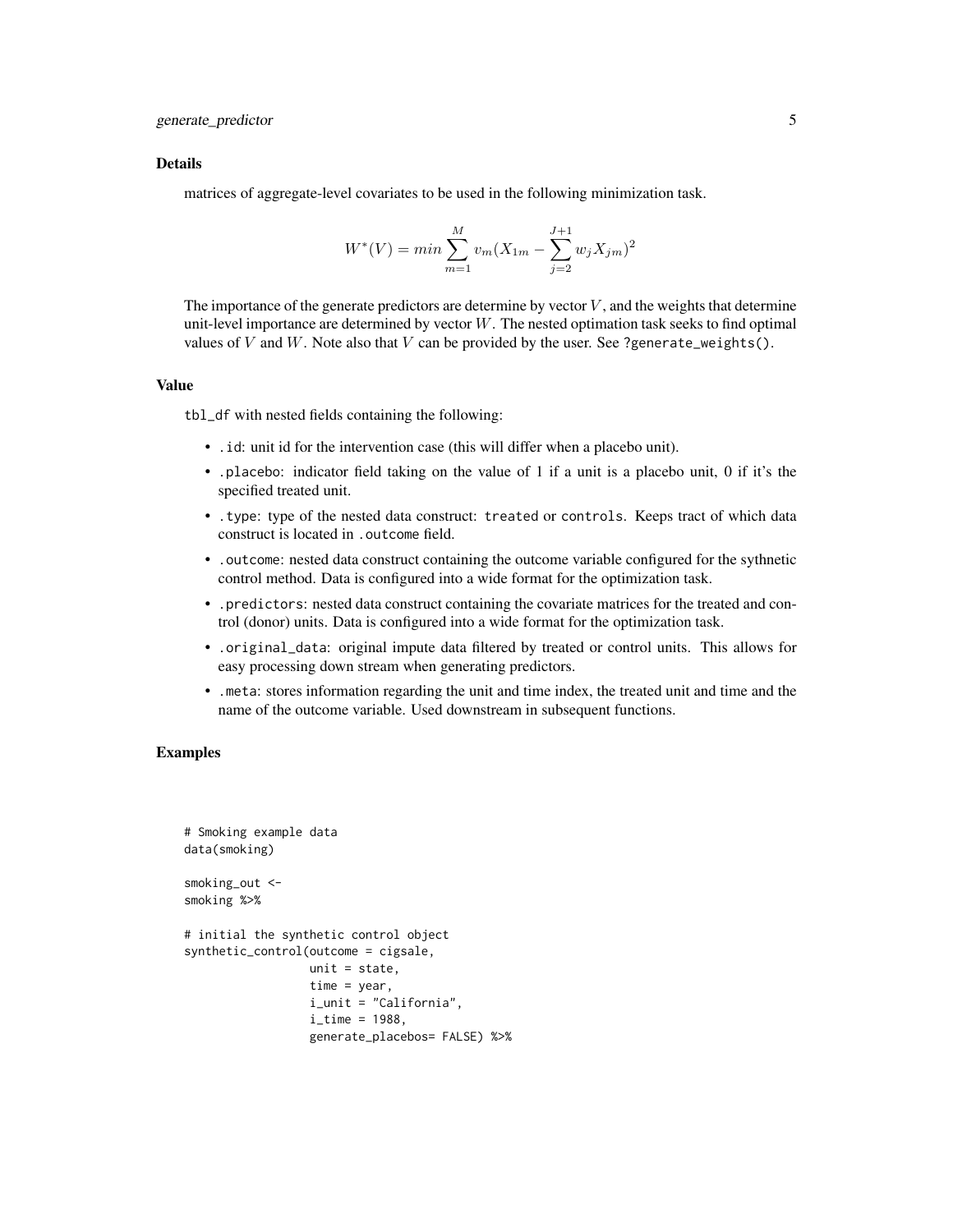```
# Generate the aggregate predictors used to generate the weights
 generate_predictor(time_window=1980:1988,
                    lnincome = mean(lnincome, na.rm = TRUE),
                     retprice = mean(retprice, na.rm = TRUE),
                     age15to24 = mean(age15to24, na.rm = TRUE))# Extract respective predictor matrices
smoking_out %>% grab_predictors(type = "treated")
smoking_out %>% grab_predictors(type = "controls")
```
generate\_weights *generate\_weights*

# Description

Generates weights from the the aggregate-level predictors to generate the synthetic control. These weights determine which variable and which unit from the donor pool is important in generating the synthetic control.

# Usage

```
generate_weights(
  data,
  optimization_window = NULL,
  custom_variable_weights = NULL,
  include_fit = FALSE,
  optimization_method = c("Nelder-Mead", "BFGS"),
  genoud = FALSE,quadopt = "ipop",margin\_ipop = 5e-04,
  sigf\_ipop = 5,
  bound_ipop = 10,
  verbose = FALSE,
  ...
)
```
# **Arguments**

| data                | nested data of type tbl_df generated from sythetic_control(). See synthetic_control() |
|---------------------|---------------------------------------------------------------------------------------|
|                     | documentation for more information. In addition, a matrix of predictors must          |
|                     | be prespecified using the generate_predictor() function. See documentation            |
|                     | for more information on how to generate a predictor function.                         |
| optimization_window |                                                                                       |
|                     | the temporal window of the pre-intervention outcome time series to be used in         |
|                     | the optimization task. Default behavior uses the entire pre-intervention time         |
|                     | period.                                                                               |
|                     |                                                                                       |

<span id="page-5-0"></span>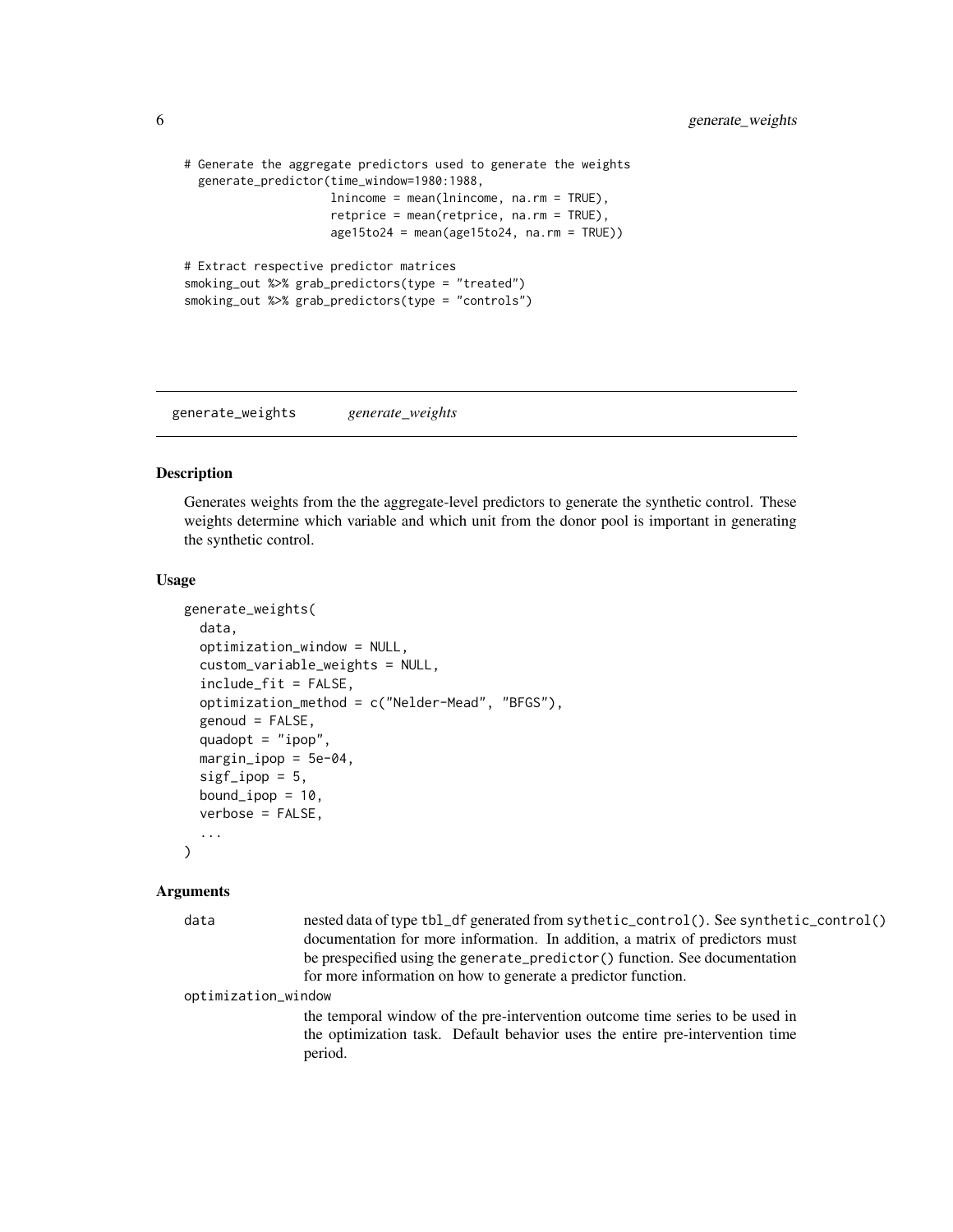custom\_variable\_weights

a vector of provided weights that define a variable's importance in the optimization task. The weights are intended to reflect the users prior regarding the relative significance of each variable. Vector must sum to one. Note that the method is significantly faster when a custom variable weights are provided. Default behavior assumes no wieghts are provided and thus must be learned from the data.

include\_fit Boolean flag, if TRUE, then the optimization output is included in the outputted tbl\_df.

#### optimization\_method

string vector that specifies the optimization algorithms to be used. Permissable values are all optimization algorithms that are currently implemented in the optimx function (see this function for details). This list currently includes c('Nelder-Mead', 'BFGS', 'CG', 'L-BFGS-B', 'nlm', 'nlminb', 'spg', and 'ucminf"). If multiple algorithms are specified, synth will run the optimization with all chosen algorithms and then return the result for the best performing method. Default is c('Nelder-Mead','BFGS'). As an additional possibility, the user can also specify 'All' which means that synth will run the results over all algorithms in optimx.

- genoud Logical flag. If true, synth embarks on a two step optimization. In the first step, genoud, an optimization function that combines evolutionary algorithm methods with a derivative-based (quasi-Newton) method to solve difficult optimization problems, is used to obtain a solution. See genoud for details. In the second step, the genoud results are passed to the optimization algorithm(s) chosen in optimxmethod for a local optimization within the neighborhood of the genoud solution. This two step optimization procedure will require much more computing time, but may yield lower loss in cases where the search space is highly irregular.
- quadopt string vector that specifies the routine for quadratic optimization over w weights. possible values are "ipop" and "LowRankQP" (see ipop and LowRankQP for details). default is 'ipop'
- margin\_ipop setting for ipop optimization routine: how close we get to the constrains (see ipop for details)
- sigf\_ipop setting for ipop optimization routine: Precision (default: 7 significant figures (see ipop for details)
- bound\_ipop setting for ipop optimization routine: Clipping bound for the variables (see ipop for details)
- verbose Logical flag. If TRUE then intermediate results will be shown.
- ... Additional arguments to be passed to optimx and or genoud to adjust optimization.

# Details

# Optimization

The method completes the following nested minimization task: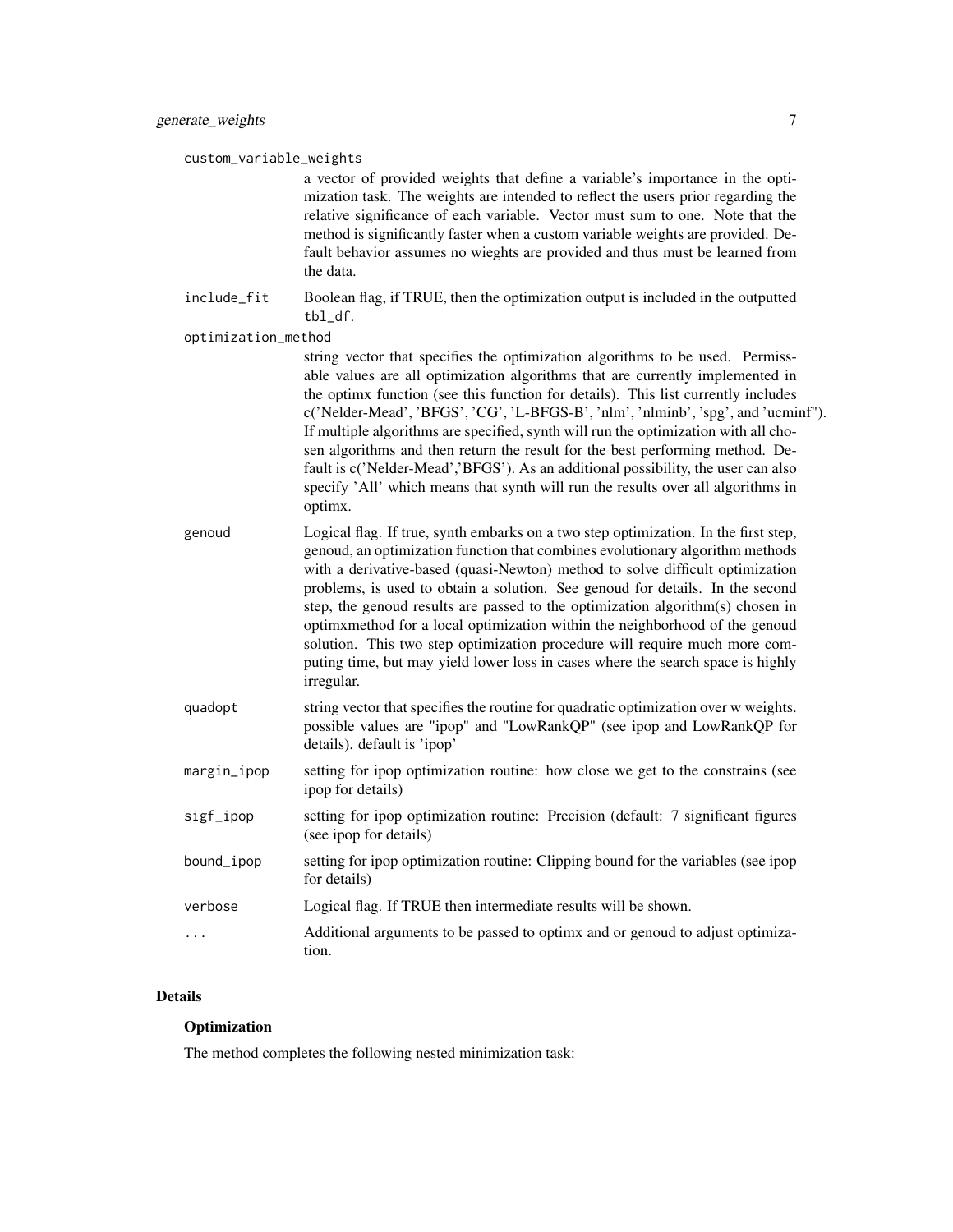$$
W^*(V) = \min \sum_{m=1}^{M} v_m (X_{1m} - \sum_{j=2}^{J+1} w_j X_{jm})^2
$$

Where  $X_1$  and  $X_0$ , which are matrices of aggregate-level covariates, are generated using the generate\_predictor() function.  $V$  denotes the variable weights with  $M$  reflecting the total number of predictor variables. Thus, the optimal weights are a function of  $V$ .

The weights themselves are optimized via the following:

$$
\sum_{t=1}^{T_0} (Y_{1t} - \sum_{j=2}^{J=1} w_j^*(V)Y_{jt})^2
$$

where  $T_0$  denotes the pre-intervention period (or a specific optimization window supplied by the argument time\_window); J denotes the number of control units from the donor pool, where  $j = 1$ reflects the treated unit.

Thus, the weights are selected in a manner that produces a synthetic  $\hat{Y}$  that approximates the observed  $Y$  as closely as possible.

#### Variable Weights

As proposed in Abadie and Gardeazabal (2003) and Abadie, Diamond, Hainmueller (2010), the synth function routinely searches for the set of weights that generate the best fitting convex combination of the control units. In other words, the predictor weight matrix V (custom\_variable\_weights) is chosen among all positive definite diagonal matrices such that MSPE is minimized for the preintervention period. Instead of using this data-driven procedures to search for the best fitting synthetic control group, the user may supply their own weights using the custom\_variable\_weights argument. These weights reflect the user's subjective assessment of the predictive power of the variables generated by generate\_predictor().

When generating weights for the placebo cases, the variable weights used for the fit of the treated unit optimization. This ensures comparability between the placebo and treated fits. In addition, it greatly decreases processing time as the variable weights do not be learned for every placebo entry.

#### Value

tbl\_df with nested fields containing the following:

- .id: unit id for the intervention case (this will differ when a placebo unit).
- .placebo: indicator field taking on the value of 1 if a unit is a placebo unit, 0 if it's the specified treated unit.
- .type: type of the nested data construct: treated or controls. Keeps tract of which data construct is located in .outcome field.
- .outcome: nested data construct containing the outcome variable configured for the sythnetic control method. Data is configured into a wide format for the optimization task.
- .predictors: nested data construct containing the covariate matrices for the treated and control (donor) units. Data is configured into a wide format for the optimization task.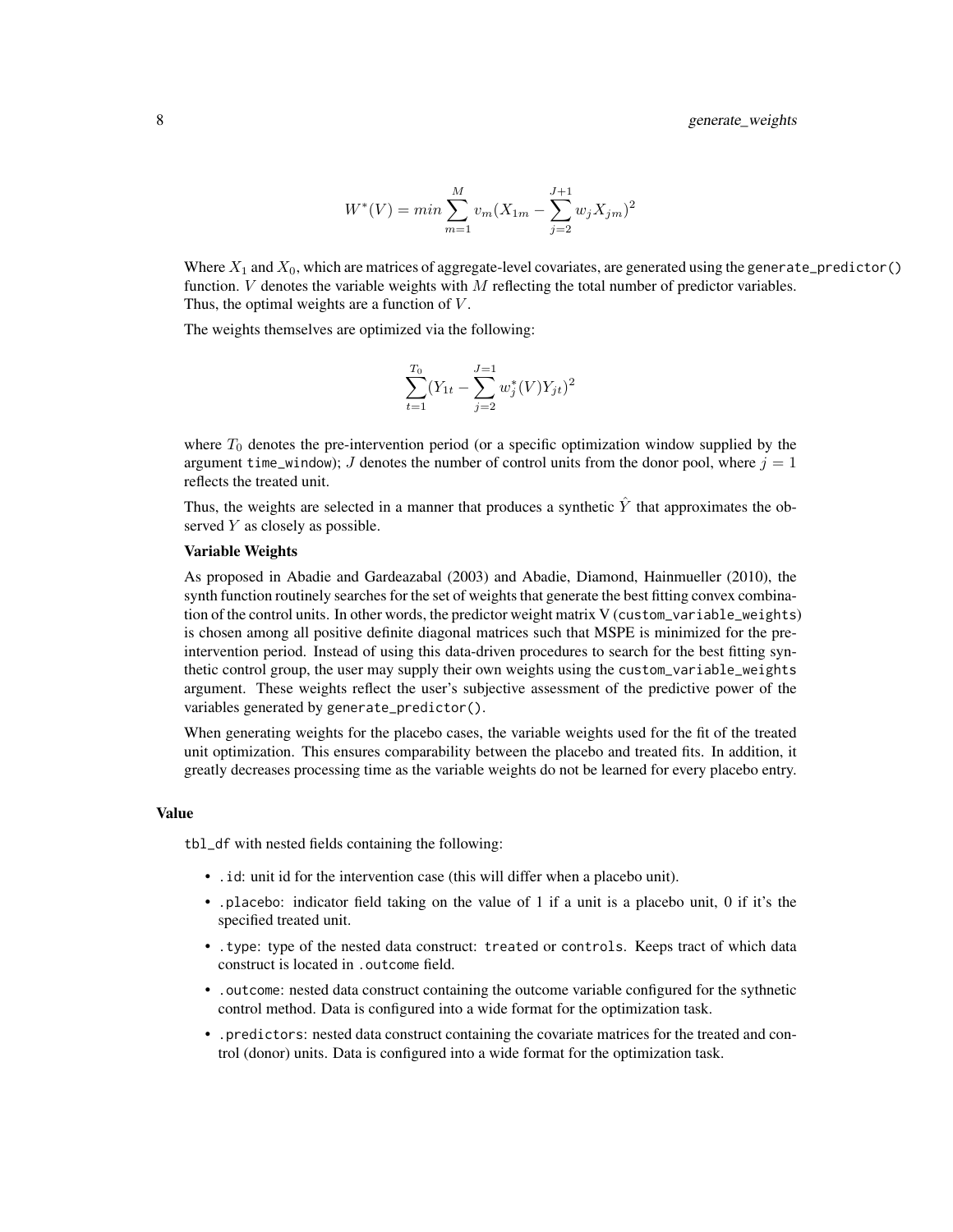• .unit\_weights: Nested column of unit weights (i.e. how each unit from the donor pool contributes to the synthetic control). Weights should sum to

1.

- .predictor\_weights: Nested column of predictor variable weights (i.e. the significance of each predictor in optimizing the weights that generate the synthetic control). Weights should sum to 1. If variable weights are provided, those variable weights are provided.
- .original\_data: original impute data filtered by treated or control units. This allows for easy processing down stream when generating predictors.
- .meta: stores information regarding the unit and time index, the treated unit and time and the name of the outcome variable. Used downstream in subsequent functions.
- .loss: the RMPE loss for both sets of weights.

```
# Smoking example data
data(smoking)
smoking_out <-
smoking %>%
# initial the synthetic control object
synthetic_control(outcome = cigsale,
                  unit = state.time = year,
                  i_unit = "California",
                  i<sub>_</sub>time = 1988,
                  generate_placebos= TRUE) %>%
# Generate the aggregate predictors used to generate the weights
 generate_predictor(time_window=1980:1988,
                     lnincome = mean(lnincome, na.rm = TRUE),
                     retprice = mean(retprice, na.rm = TRUE),
                     age15to24 = mean(age15to24, na.rm = TRUE)) %>%
 generate_predictor(time_window=1984:1988,
                     beer = mean(beer, na.rm = TRUE) %>%
 generate_predictor(time_window=1975,
                     cigsale_1975 = cigsale) %>%
 generate_predictor(time_window=1980,
                     cigsale_1980 = cigsale) %>%
 generate_predictor(time_window=1988,
                     cigsale_1988 = cigsale) %>%
```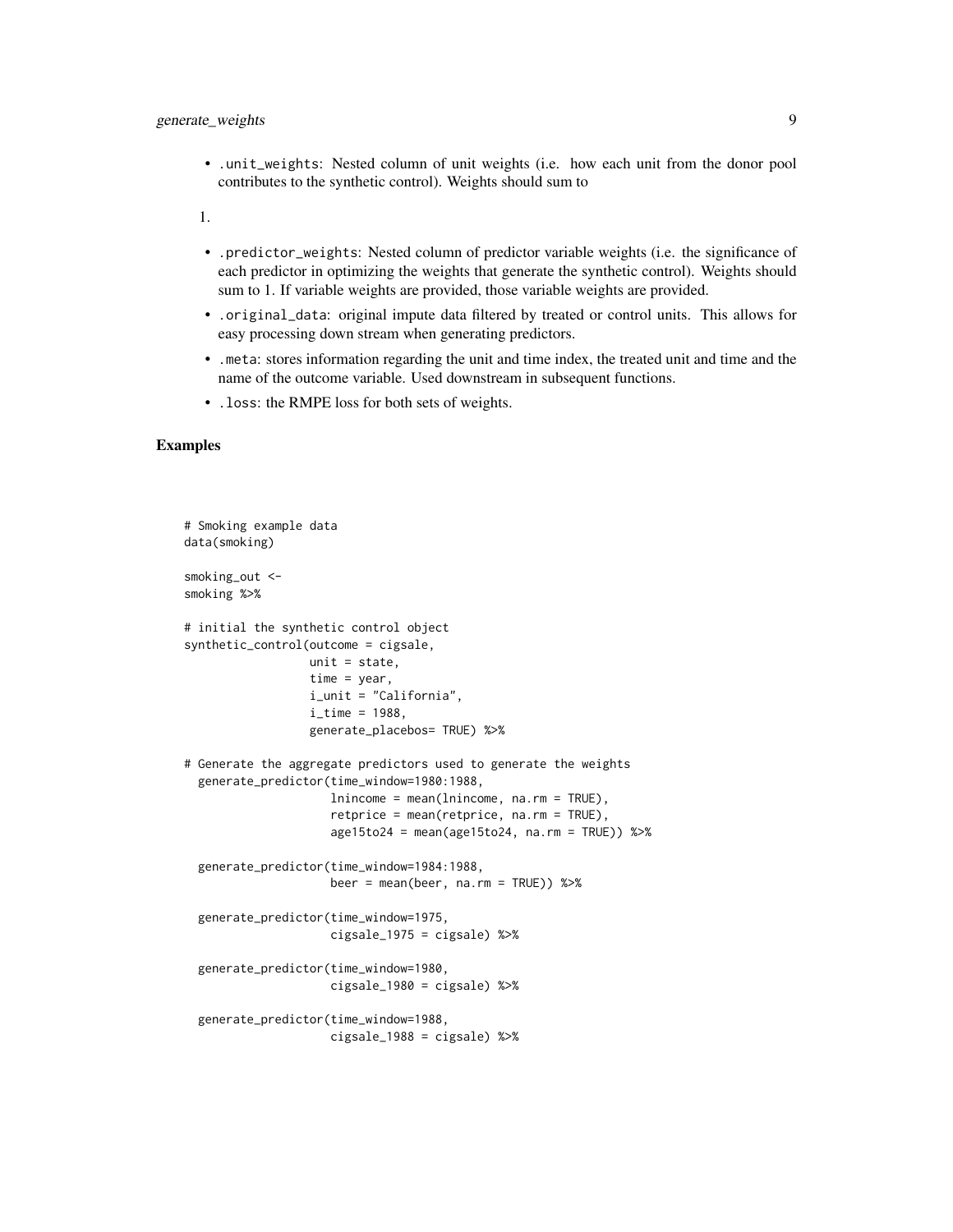```
# Generate the fitted weights for the synthetic control
 generate_weights(optimization_window =1970:1988,
                  Margin.ipop=.02,Sigf.ipop=7,Bound.ipop=6)
# Retrieve weights
smoking_out %>% grab_predictor_weights()
smoking_out %>% grab_unit_weights()
# Retrieve the placebo weights as well.
smoking_out %>% grab_predictor_weights(placebo= TRUE)
smoking_out %>% grab_unit_weights(placebo= TRUE)
# Plot the unit weights
smoking_out %>% plot_weights()
```
grab\_balance\_table *grab\_balance\_table*

# Description

Compare the distributions of the aggregate-level predictors for the observed intervention unit, the synthetic control, and the donor pool average. Table helps user compare the the level of balance produced by the synthetic control.

# Usage

grab\_balance\_table(data)

#### Arguments

data nested data of type tbl\_df

# Value

tibble data frame containing balance statistics between the observed/synthetic unit and the donor pool for each variable used to fit the synthetic control.

```
data(smoking)
smoking_out <-
smoking %>%
synthetic_control(outcome = cigsale,
                  unit = state,
```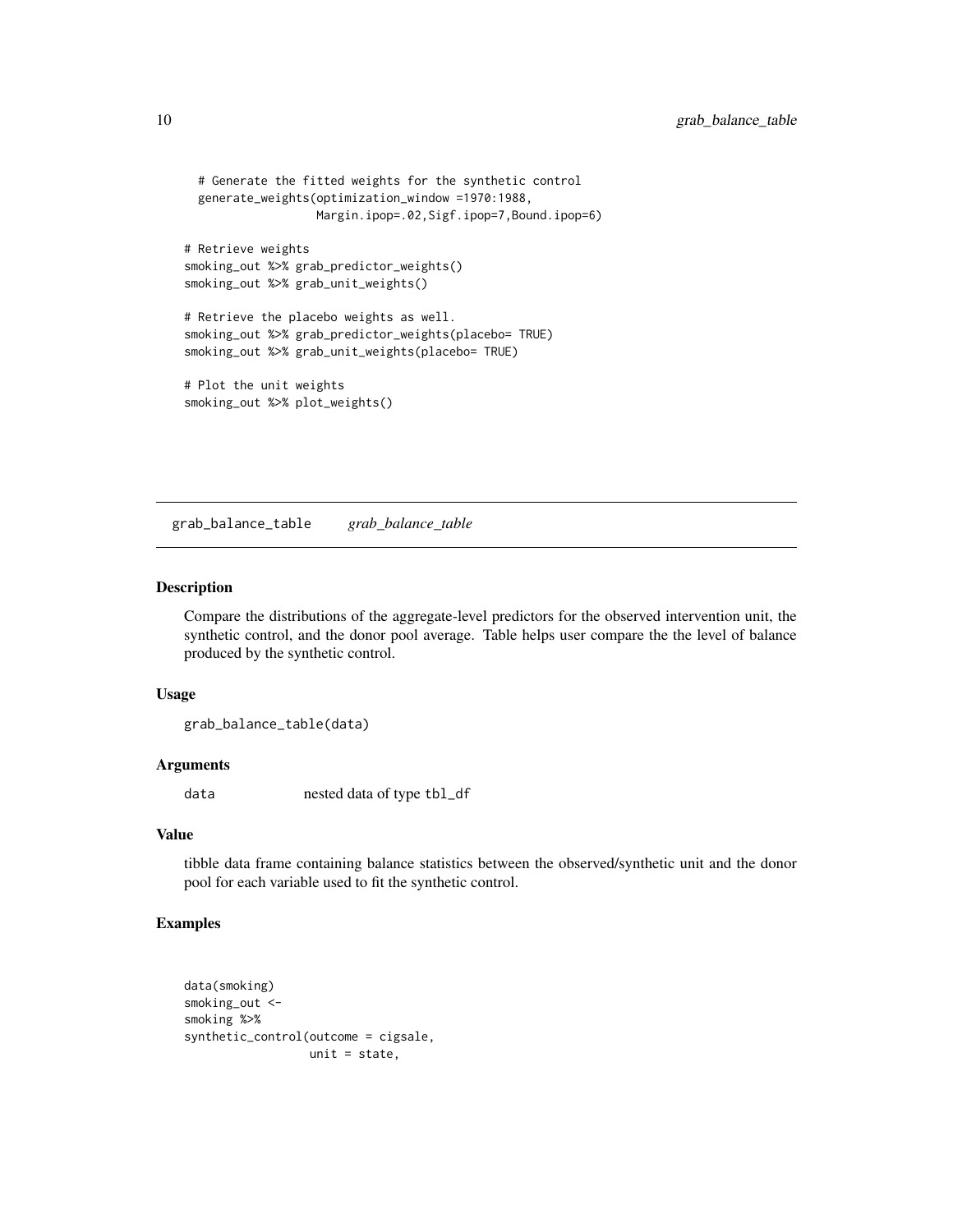<span id="page-10-0"></span>grab\_loss 11

```
time = year,
                i_unit = "California",
                i<sub>_</sub>time = 1988,
                generate_placebos=FALSE) %>%
generate_predictor(time_window=1980:1988,
                   lnincome = mean(lnincome, na.rm = TRUE),
                   retprice = mean(retprice, na.rm = TRUE),
                   age15to24 = mean(age15to24, na.rm = TRUE)) %>%
generate_predictor(time_window=1984:1988,
                   beer = mean(beer, na.rm = TRUE)) %>%
generate_predictor(time_window=1975,
                   cigsale_1975 = cigsale) %>%
generate_predictor(time_window=1980,
                   cigsale_1980 = cigsale) %>%
generate_predictor(time_window=1988,
                   cigsale_1988 = cigsale) %>%
generate_weights(optimization_window =1970:1988,
                 Margin.ipop=.02,Sigf.ipop=7,Bound.ipop=6) %>%
generate_control()
```
smoking\_out %>% grab\_balance\_table()

grab\_loss *grab\_loss*

# Description

Extract the RMSE loss of the optimized weights from the synth pipeline.

#### Usage

```
grab_loss(data)
```
#### Arguments

data nested data of type tbl\_df

# Value

tibble data frame

# Examples

# Smoking example data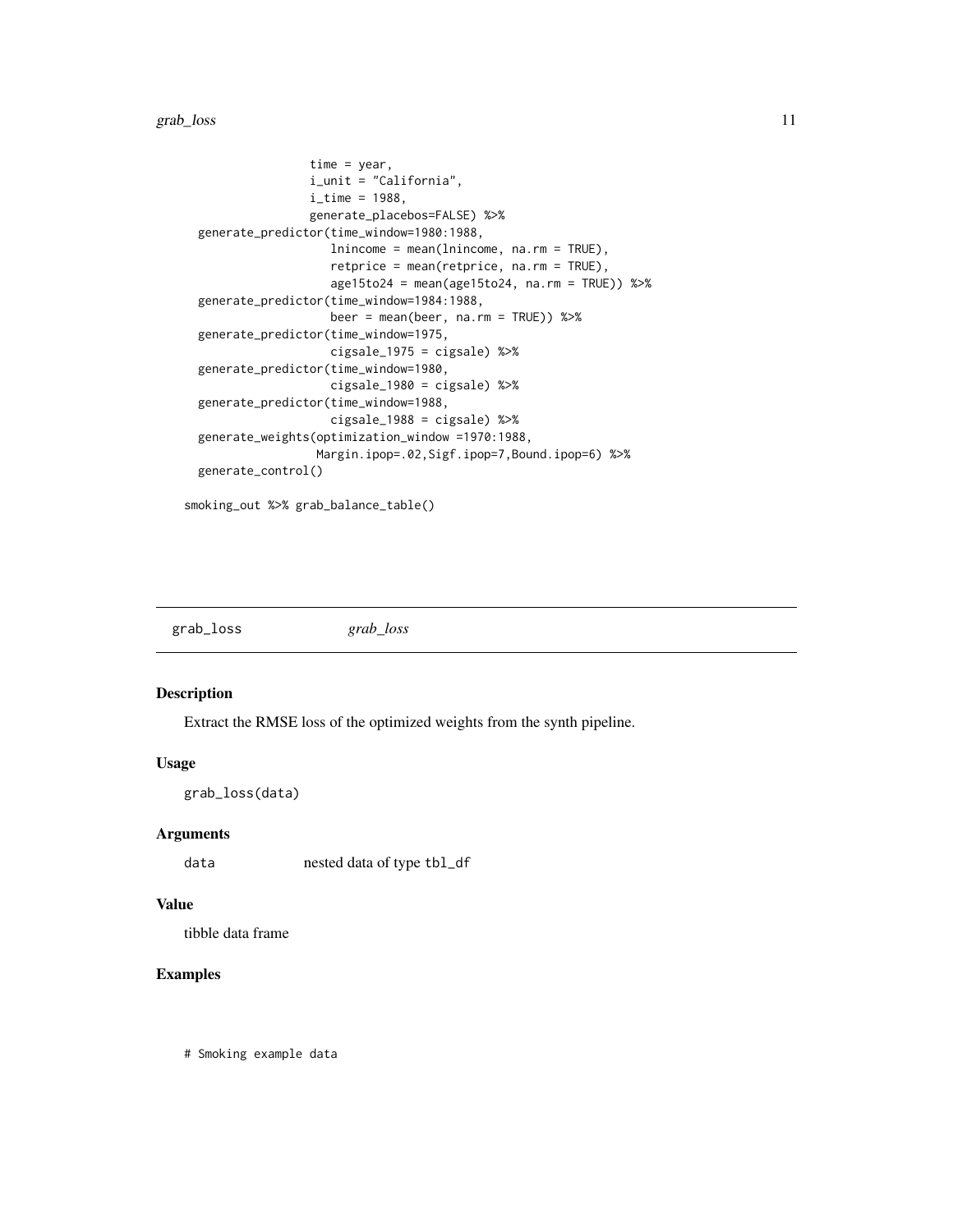```
data(smoking)
smoking_out <-
smoking %>%
# initial the synthetic control object
synthetic_control(outcome = cigsale,
                  unit = state,
                  time = year,
                  i_unit = "California",
                  i<sub>_</sub>time = 1988,
                  generate_placebos=TRUE) %>%
# Generate the aggregate predictors used to generate the weights
 generate_predictor(time_window=1980:1988,
                     lnincome = mean(lnincome, na.rm = TRUE),
                     retprice = mean(retprice, na.rm = TRUE),
                     age15to24 = mean(age15to24, na.rm = TRUE)) %>%
 generate_predictor(time_window=1984:1988,
                     beer = mean(beer, na.rm = TRUE)) %>%
 generate_predictor(time_window=1975,
                     cigsale_1975 = cigsale) %>%
 generate_predictor(time_window=1980,
                     cigsale_1980 = cigsale) %>%
 generate_predictor(time_window=1988,
                     cigsale_1988 = cigsale) %>%
 # Generate the fitted weights for the synthetic control
 generate_weights(optimization_window =1970:1988,
                   Margin.ipop=.02,Sigf.ipop=7,Bound.ipop=6) %>%
 # Generate the synthetic control
 generate_control()
# grab the MSPE loss from the optimization of the weights.
smoking_out %>% grab_loss()
```
grab\_outcome *grab\_outcome*

# Description

Extract a data frame containing the outcome variable from the synth pipline.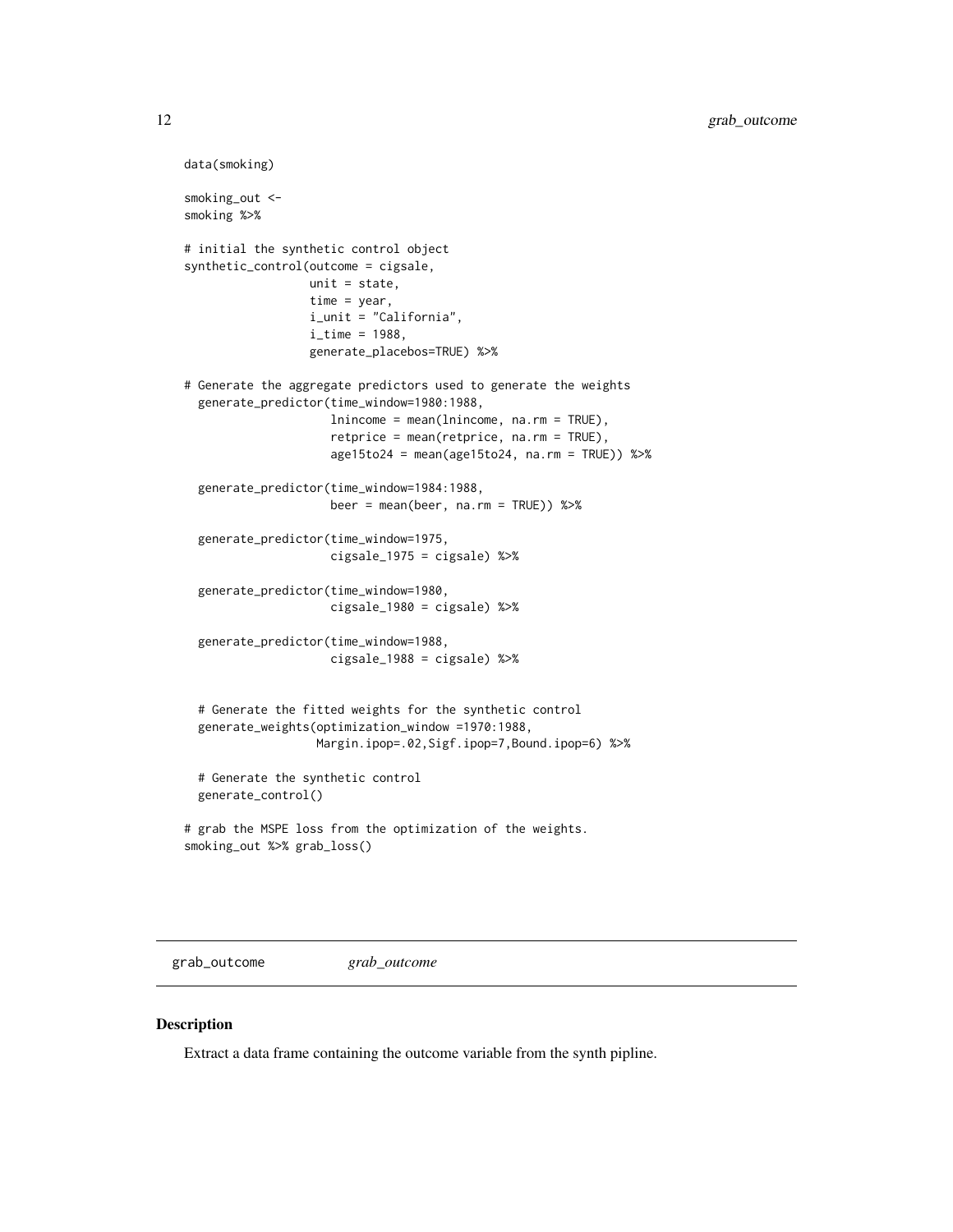# grab\_outcome 13

# Usage

grab\_outcome(data, type = "treated", placebo = FALSE)

#### Arguments

| data    | nested data of type tbl_df                                                                               |
|---------|----------------------------------------------------------------------------------------------------------|
| type    | string specifying which version of the data to extract: "treated" or "control".<br>Default is "treated". |
| placebo | boolean flag; if TRUE placebo values are returned as well (if available). Default<br>is FALSE.           |

# Value

tibble data frame

```
# Smoking example data
data(smoking)
smoking_out <-
smoking %>%
# initial the synthetic control object
synthetic_control(outcome = cigsale,
                  unit = state,
                  time = year,
                  i_unit = "California",
                  i<sub>_time</sub> = 1988,
                  generate_placebos=FALSE) %>%
# Generate the aggregate predictors used to generate the weights
 generate_predictor(time_window=1980:1988,
                     lnincome = mean(lnincome, na.rm = TRUE),
                     retprice = mean(retprice, na.rm = TRUE),
                     age15to24 = mean(age15to24, na.rm = TRUE)) %>%
 generate_predictor(time_window=1984:1988,
                     beer = mean(beer, na.rm = TRUE)) %>%
 generate_predictor(time_window=1975,
                     cigsale_1975 = cigsale) %>%
 generate_predictor(time_window=1980,
                     cigsale_1980 = cigsale) %>%
 generate_predictor(time_window=1988,
                     cigsale_1988 = cigsale) %>%
```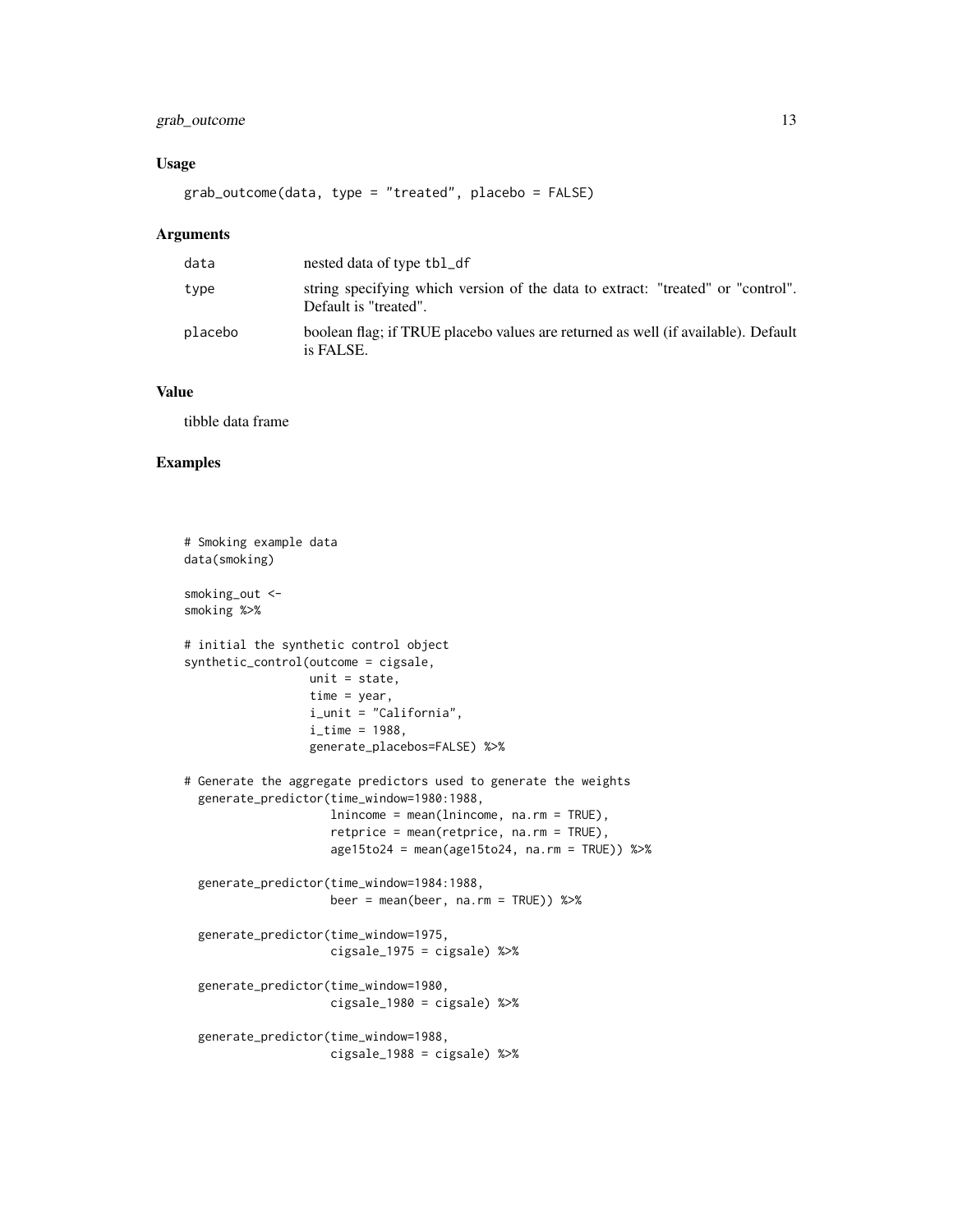```
# Generate the fitted weights for the synthetic control
 generate_weights(optimization_window =1970:1988,
                  Margin.ipop=.02,Sigf.ipop=7,Bound.ipop=6) %>%
 # Generate the synthetic control
 generate_control()
# Grab outcome data frame for the treated unit
smoking_out %>% grab_outcome()
# Grab outcome data frame for control units
smoking_out %>% grab_outcome(type="controls")
```
grab\_predictors *grab\_predictors*

# Description

Extract the aggregate-level covariates generated by generate\_predictor() from the synth pipeline.

# Usage

```
grab_predictors(data, type = "treated", placebo = FALSE)
```
# Arguments

| data    | nested data of type tbl_df                                                                               |
|---------|----------------------------------------------------------------------------------------------------------|
| type    | string specifying which version of the data to extract: "treated" or "control".<br>Default is "treated". |
| placebo | boolean flag; if TRUE placebo values are returned as well (if available). Default<br>is FALSE.           |

#### Value

tibble data frame

# Examples

# Smoking example data data(smoking)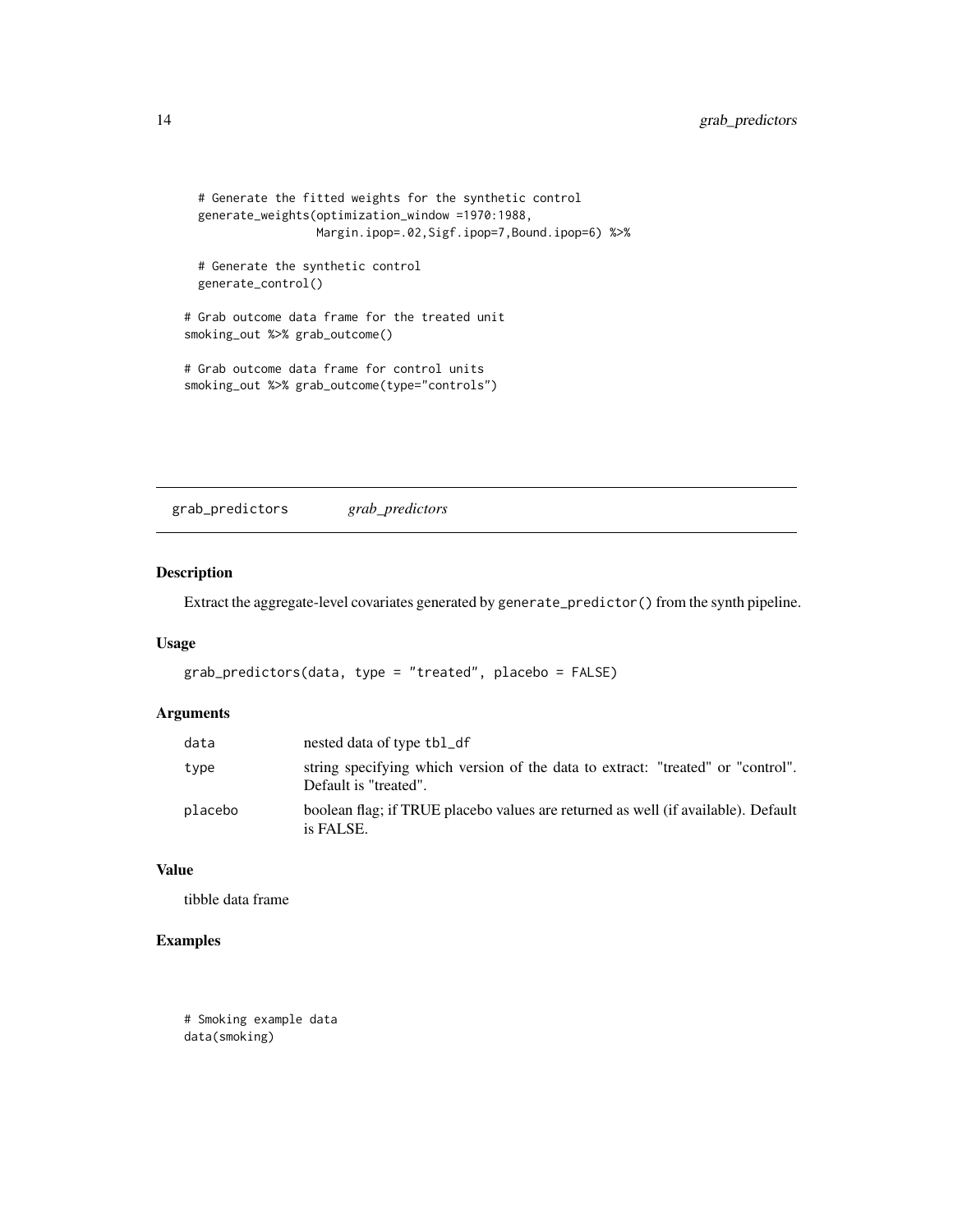```
smoking_out <-
smoking %>%
# initial the synthetic control object
synthetic_control(outcome = cigsale,
                  unit = state,
                  time = year,
                  i_unit = "California",
                  i<sub>_</sub>time = 1988,
                  generate_placebos=FALSE) %>%
# Generate the aggregate predictors used to generate the weights
 generate_predictor(time_window=1980:1988,
                     lnincome = mean(lnincome, na.rm = TRUE),
                     retprice = mean(retprice, na.rm = TRUE),
                     age15to24 = mean(age15to24, na.rm = TRUE)) %>%
 generate_predictor(time_window=1984:1988,
                     beer = mean(beer, na.rm = TRUE)) %>%
 generate_predictor(time_window=1975,
                     cigsale_1975 = cigsale) %>%
 generate_predictor(time_window=1980,
                     cigsale_1980 = cigsale) %>%
 generate_predictor(time_window=1988,
                     cigsale_1988 = cigsale) %>%
 # Generate the fitted weights for the synthetic control
 generate_weights(optimization_window =1970:1988,
                   Margin.ipop=.02,Sigf.ipop=7,Bound.ipop=6) %>%
 # Generate the synthetic control
 generate_control()
# Grab predictors data frame for the treated unit
smoking_out %>% grab_predictors()
# Grab predictors data frame for control units
smoking_out %>% grab_predictors(type="controls")
```
grab\_predictor\_weights

*grab\_predictor\_weights*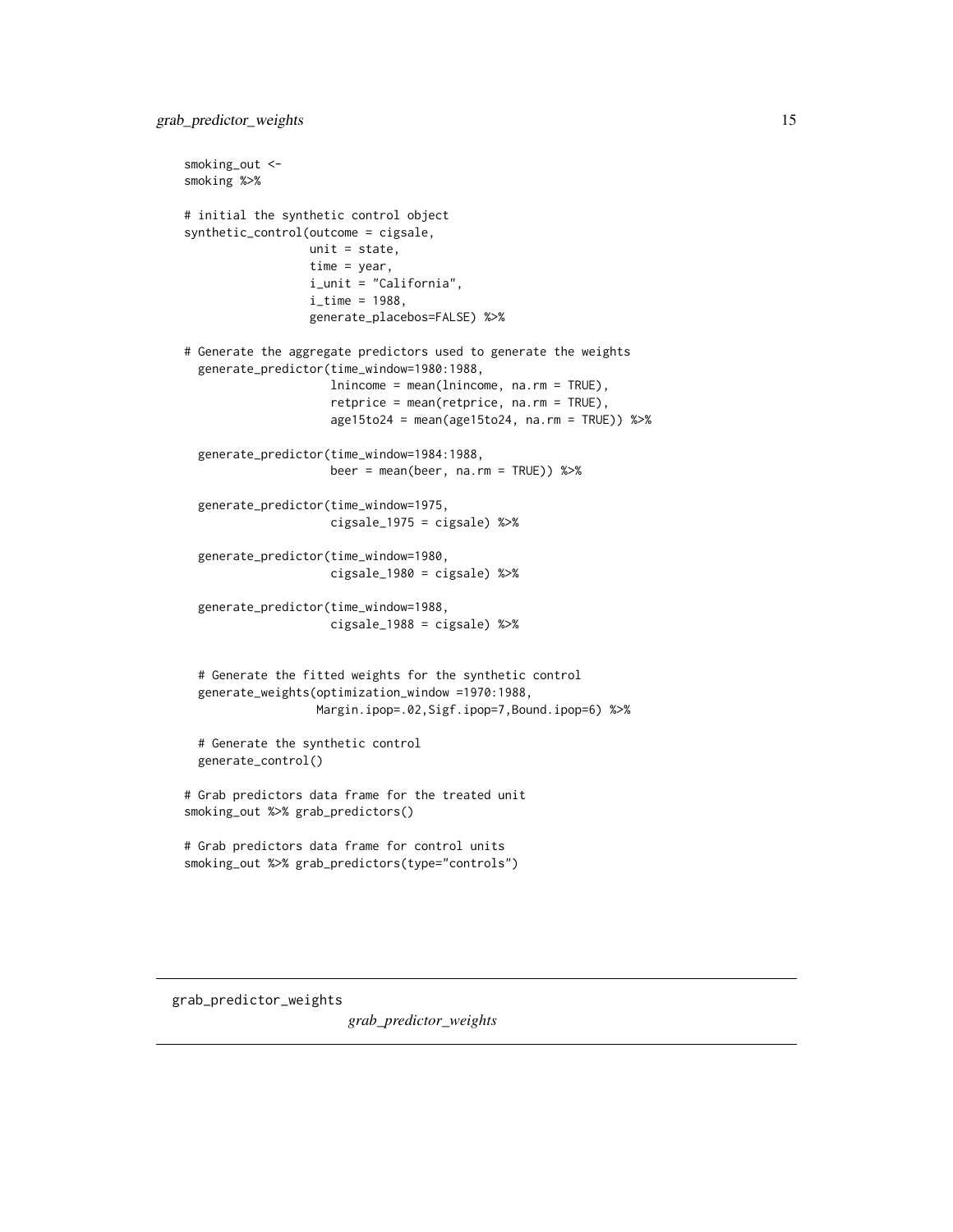# Description

Extract the predictor variable weights generated by generate\_weights() from the synth pipeline.

# Usage

```
grab_predictor_weights(data, placebo = FALSE)
```
# Arguments

| nested data of type tbl_df                                                                     |
|------------------------------------------------------------------------------------------------|
| boolean flag; if TRUE placebo values are returned as well (if available). Default<br>is FALSE. |
|                                                                                                |

# Value

tibble data frame

```
# Smoking example data
data(smoking)
smoking_out <-
smoking %>%
# initial the synthetic control object
synthetic_control(outcome = cigsale,
                  unit = state,
                  time = year,
                  i_unit = "California",
                  i<sub>_time</sub> = 1988,
                  generate_placebos=TRUE) %>%
# Generate the aggregate predictors used to generate the weights
  generate_predictor(time_window=1980:1988,
                     lnincome = mean(lnincome, na.rm = TRUE),
                     retprice = mean(retprice, na.rm = TRUE),
                     age15to24 = mean(age15to24, na.rm = TRUE)) %>%
  generate_predictor(time_window=1984:1988,
                     beer = mean(beer, na.rm = TRUE)) %>%
  generate_predictor(time_window=1975,
                     cigsale_1975 = cigsale) %>%
  generate_predictor(time_window=1980,
                     cigsale_1980 = cigsale) %>%
  generate_predictor(time_window=1988,
```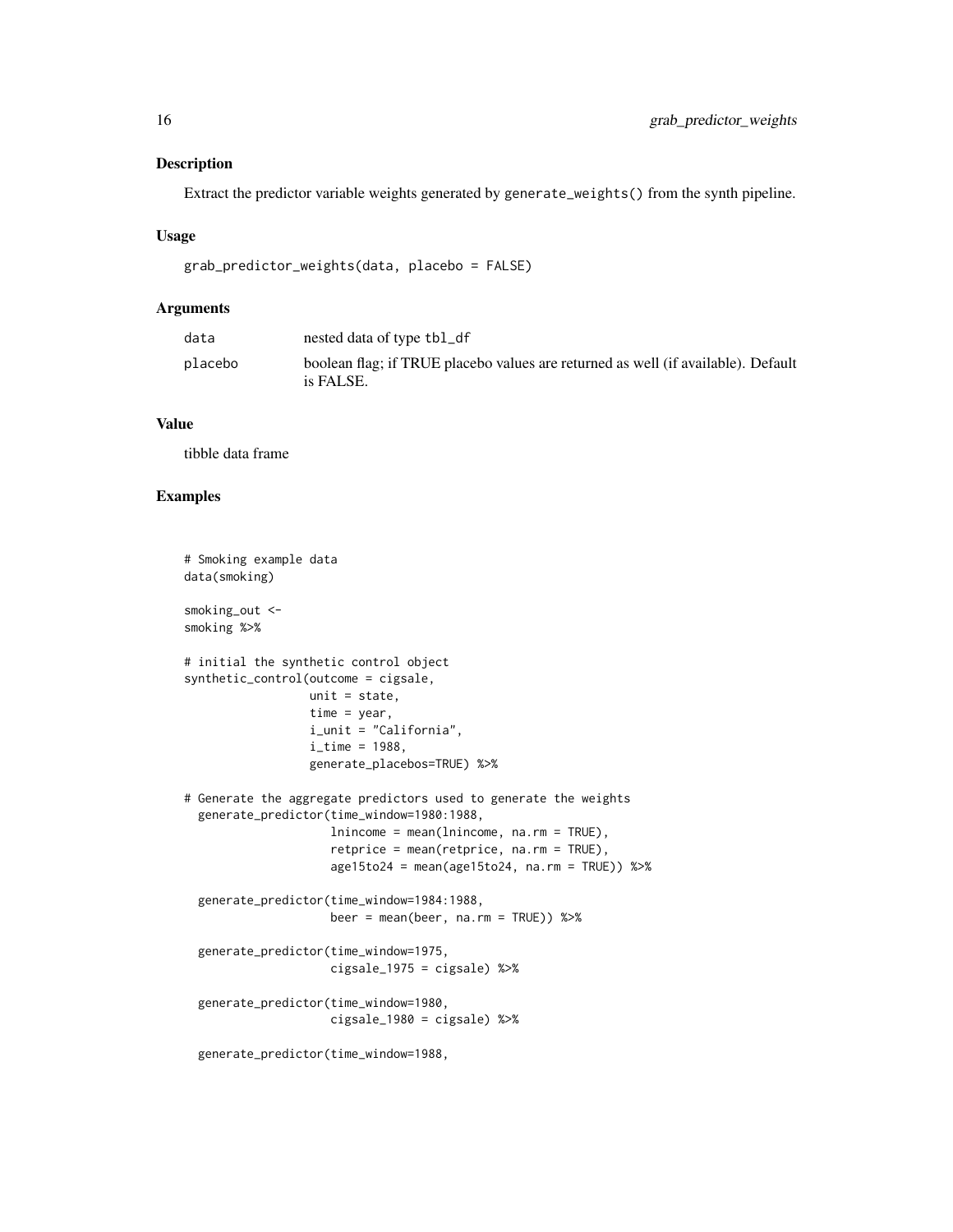```
cigsale_1988 = cigsale) %>%
 # Generate the fitted weights for the synthetic control
 generate_weights(optimization_window =1970:1988,
                  Margin.ipop=.02,Sigf.ipop=7,Bound.ipop=6) %>%
 # Generate the synthetic control
 generate_control()
# Grab the predictor weights data frame for the treated unit.
smoking_out %>% grab_predictor_weights()
# Grab the predictor weights data frame for the placebo units as well.
smoking_out %>% grab_predictor_weights(placebo=TRUE)
```
grab\_signficance *grab\_signficance*

#### Description

Generate inferential statistics comparing the rarety of the unit that actually received the intervention to the placebo units in the donor pool.

# Usage

```
grab_signficance(data, time_window = NULL)
```
# **Arguments**

| data        | nested data of type tbl_df                                   |
|-------------|--------------------------------------------------------------|
| time_window | time window that the significance values should be computed. |

#### Details

Inferential statitics are generated by comparing the observed difference between the actual treated unit and its synthetic control to each placebo unit and its synthetic control. The rarity of the actual to the placebo is used to infer the likelihood of observing the effect.

Inference in this framework leverages the mean squared predictive error (MSPE) of the fit in the pre-period to the fit in the post-period as a ratio.

$$
\frac{RMSE_{Post}}{RMSE_{Pre}}
$$

The ratio captures the differences between the pre-intervention fit and the post-intervention divergence of the trend (i.e. the causal quantity). A good fit in the pre-period denotes that the observed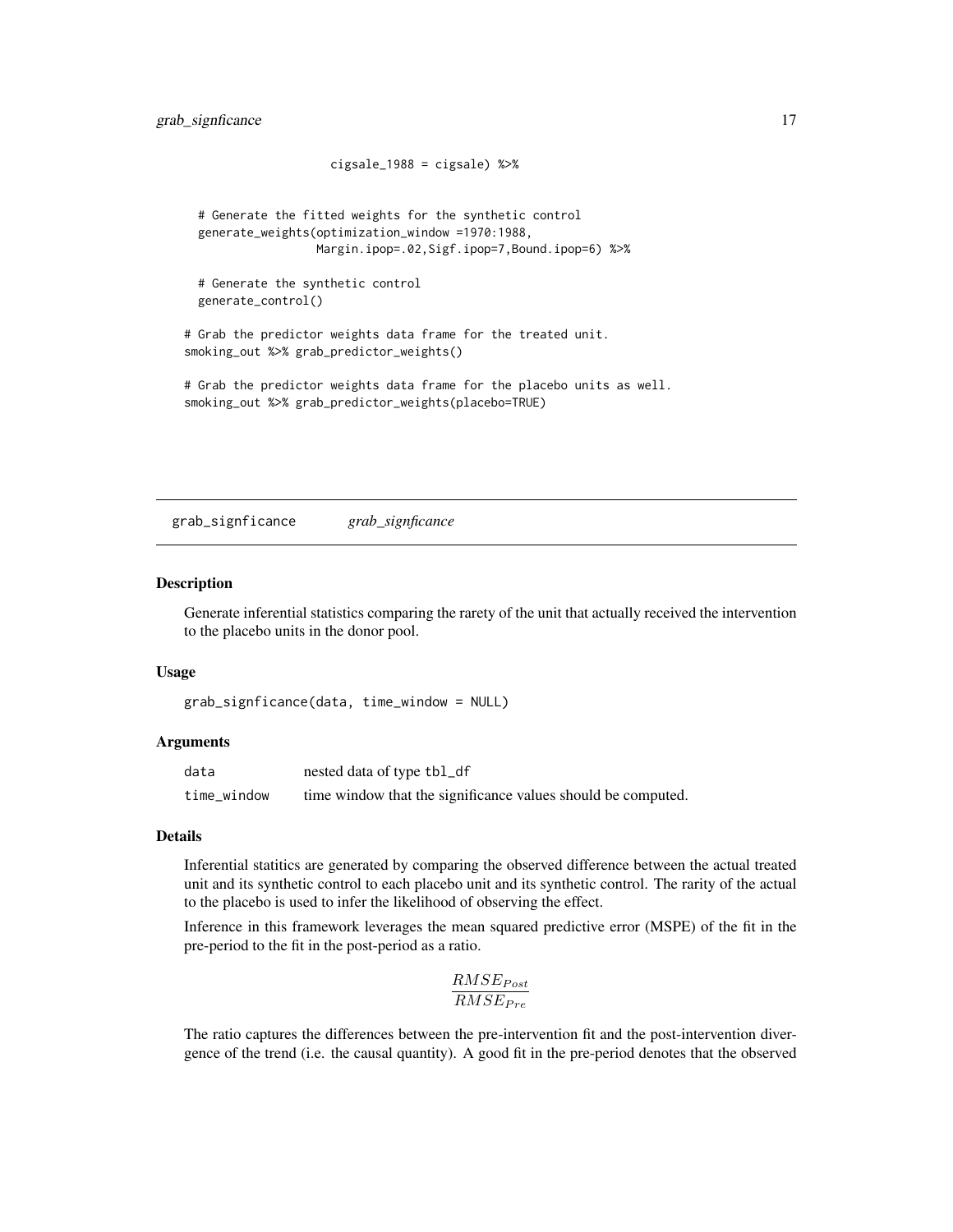and synthetic case tracked well together. Divergence in the post-period captures the difference brought about by the intervention in the two trends. Thus, when the ratio is high, we observe more of a difference between the two trends. If, however, the pre-period fit is poor, or there is not substantial divergence in the post-period, then this ratio amount will be smaller.

The Fisher's Exact P-Value is generated by ranking the ratios for the treated and placebo units. The P-Value is then calculated by dividing the rank of the case over the total (rank/total). The case with the highest RMSE ratio is rare given the distribution of cases as generated by the placebo. A more detailed outline of inference within the synthetic control framework can be found in Adabie et al. 2010.

Note that conventional significance levels are not achievable if there is an insufficient number of control cases. One needs at least 20 control case to use the conventional .05 level. With fewer cases, significance levels need to be adjusted to accommodate the low total rank. This is a bug of rank based significance metrics.

In addition to the Fisher's Precise P-Value, a Z-score is also included, which is just the standardized RMSE ratios for all the cases. The Z-Score captures the degree to which a particular case's RMSE ratio deviates from the distribution of the placebo cases.

#### Value

tibble data frame containing the following fields:

- unit\_name: name of the unit
- type: treated or donor unit (placebo)
- pre\_mspe: pre-intervention period means squared predictive error
- post\_mspe: post-intervention period means squared predictive error
- mspe\_ratio: post\_mspe/pre\_mspe; captures the difference in fit in the pre and post period. A good fit in the pre-period and a poor fit in the post-period reflects a meaningful effect when comparing the difference between the observed outcome and the synthetic control.
- rank: rank order of the mspe\_ratio.
- fishers\_exact\_pvalue: rank/total to generate a p-value. Conventional levels aren't achievable if there isn't a sufficient number of controls to generate a large enough ranking. Need at least 20 control units to use the conventional .05 level.
- z\_score: (mspe\_ratio-mean(mspe\_ratio))/sd(mspe\_ratio); captures the degree to which the mspe\_ratio of the treated unit deviates from the mean of the placebo units. Provinding an alternative significance determination.

```
# Smoking example data
data(smoking)
smoking_out <-
smoking %>%
```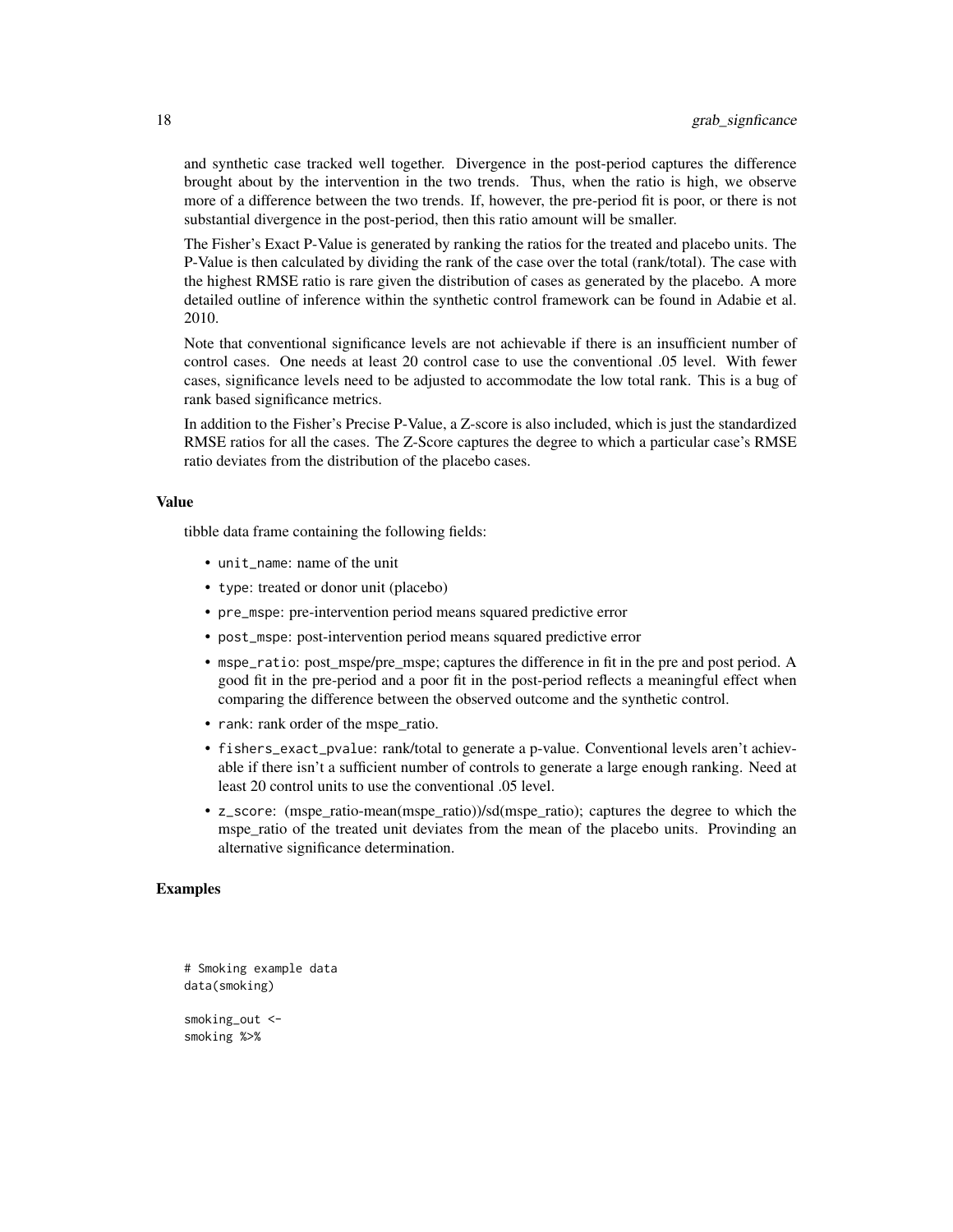```
# initial the synthetic control object
synthetic_control(outcome = cigsale,
                  unit = state,
                  time = year,
                  i_unit = "California",
                  i<sub>_</sub>time = 1988,
                  generate_placebos=FALSE) %>%
# Generate the aggregate predictors used to generate the weights
 generate_predictor(time_window=1980:1988,
                     lnincome = mean(lnincome, na.rm = TRUE),
                     retprice = mean(retprice, na.rm = TRUE),
                     age15to24 = mean(age15to24, na.rm = TRUE)) %>%
 generate_predictor(time_window=1984:1988,
                     beer = mean(beer, na.rm = TRUE)) %>%
 generate_predictor(time_window=1975,
                     cigsale_1975 = cigsale) %>%
 generate_predictor(time_window=1980,
                     cigsale_1980 = cigsale) %>%
 generate_predictor(time_window=1988,
                     cigsale_1988 = cigsale) %>%
 # Generate the fitted weights for the synthetic control
 generate_weights(optimization_window =1970:1988,
                   Margin.ipop=.02,Sigf.ipop=7,Bound.ipop=6) %>%
 # Generate the synthetic control
 generate_control()
# Plot the observed and synthetic trend
smoking_out %>% grab_signficance(time_window = 1970:2000)
```
grab\_synthetic\_control

*grab\_synthetic\_control*

# Description

Extract the synthetic control as a data frame generated using generate\_control() from the synth pipeline.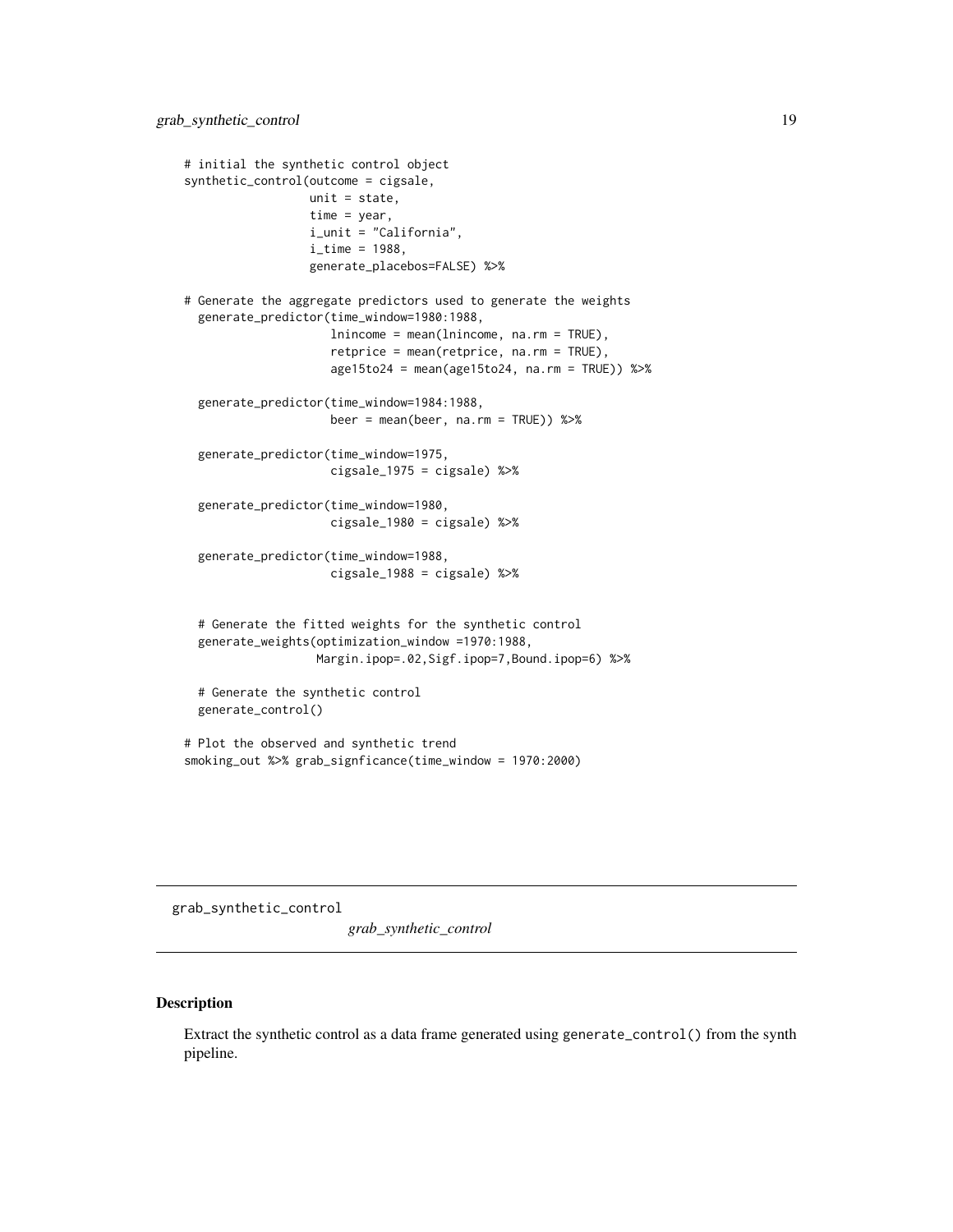# Usage

```
grab_synthetic_control(data, placebo = FALSE)
```
# Arguments

| data    | nested data of type tbl_df                                                                     |
|---------|------------------------------------------------------------------------------------------------|
| placebo | boolean flag; if TRUE placebo values are returned as well (if available). Default<br>is FALSE. |

# Value

tibble data frame

```
# Smoking example data
data(smoking)
smoking_out <-
smoking %>%
# initial the synthetic control object
synthetic_control(outcome = cigsale,
                 unit = state.
                 time = year,
                 i_unit = "California",
                 i_time = 1988,
                  generate_placebos=TRUE) %>%
# Generate the aggregate predictors used to generate the weights
 generate_predictor(time_window=1980:1988,
                    lnincome = mean(lnincome, na.rm = TRUE),
                    retprice = mean(retprice, na.rm = TRUE),
                    age15to24 = mean(age15to24, na.rm = TRUE)) %>%
 generate_predictor(time_window=1984:1988,
                    beer = mean(beer, na.rm = TRUE) %>%
 generate_predictor(time_window=1975,
                    cigsale_1975 = cigsale) %>%
 generate_predictor(time_window=1980,
                    cigsale_1980 = cigsale) %>%
 generate_predictor(time_window=1988,
                    cigsale_1988 = cigsale) %>%
```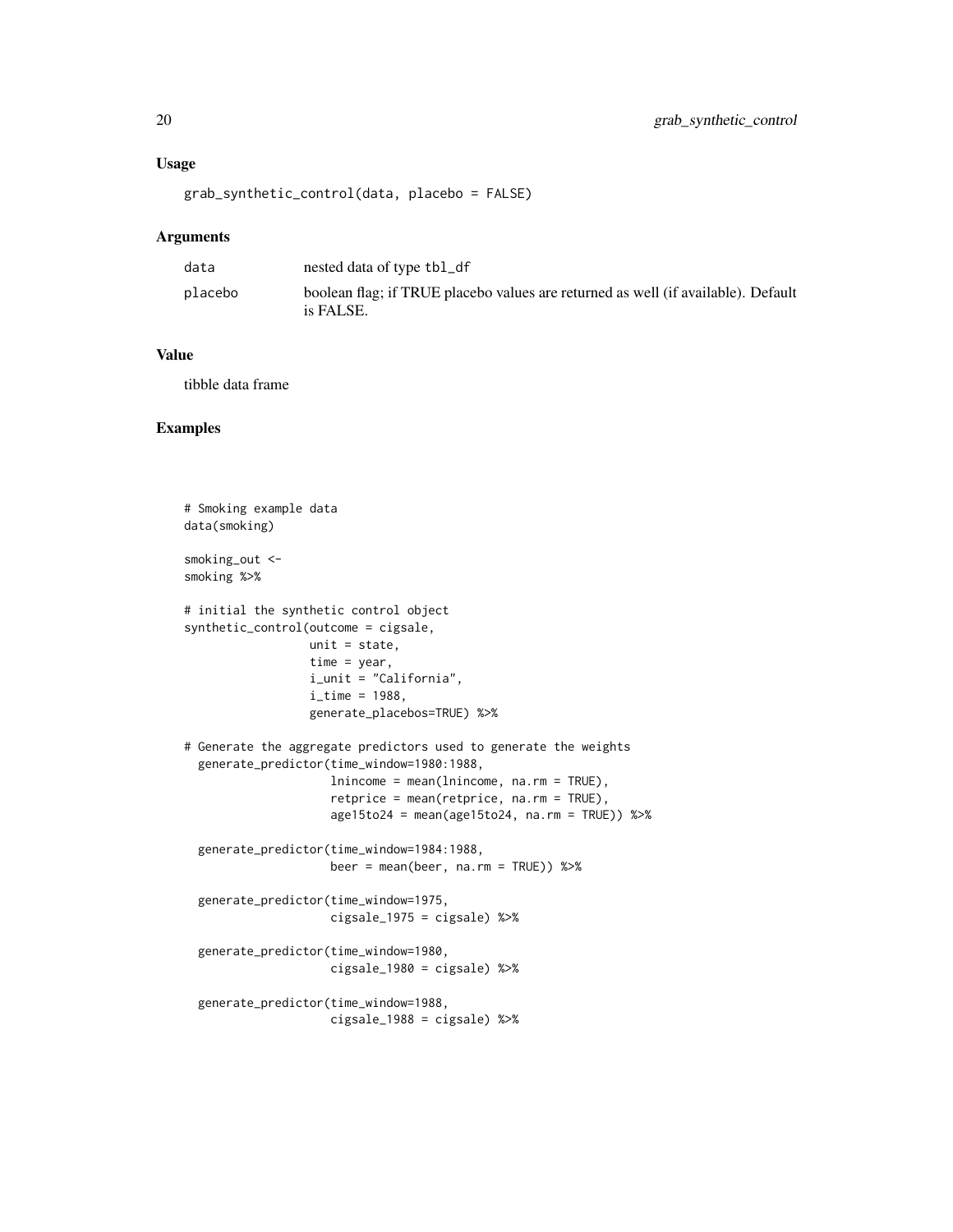```
# Generate the fitted weights for the synthetic control
generate_weights(optimization_window =1970:1988,
                Margin.ipop=.02,Sigf.ipop=7,Bound.ipop=6) %>%
```
# Generate the synthetic control generate\_control()

# Grab a data frame containing the observed outcome and the synthetic control outcome smoking\_out %>% grab\_synthetic\_control()

```
# Grab the data frame with the placebos.
smoking_out %>% grab_synthetic_control(placebo=TRUE)
```
grab\_unit\_weights *grab\_unit\_weights*

#### Description

Extract the unit weights generated by generate\_weights() from the synth pipeline.

# Usage

```
grab_unit_weights(data, placebo = FALSE)
```
# Arguments

| data    | nested data of type tbl_df                                                                     |
|---------|------------------------------------------------------------------------------------------------|
| placebo | boolean flag; if TRUE placebo values are returned as well (if available). Default<br>is FALSE. |

#### Value

tibble data frame

# Examples

```
# Smoking example data
data(smoking)
```
smoking\_out < smoking %>%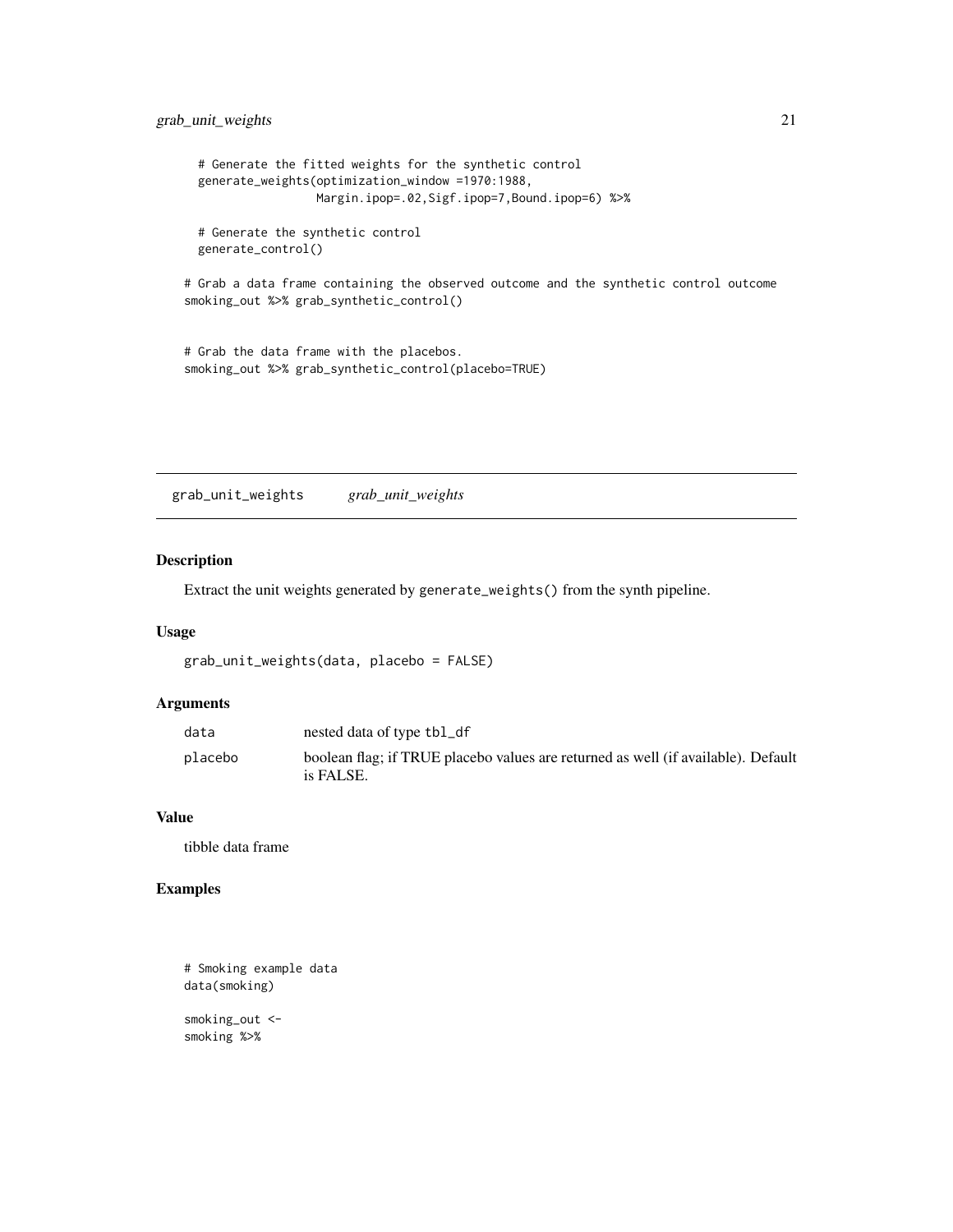```
# initial the synthetic control object
synthetic_control(outcome = cigsale,
                  unit = state,
                  time = year,
                  i_unit = "California",
                  i<sub>_time</sub> = 1988,
                  generate_placebos=TRUE) %>%
# Generate the aggregate predictors used to generate the weights
 generate_predictor(time_window=1980:1988,
                     lnincome = mean(lnincome, na.rm = TRUE),
                     retprice = mean(retprice, na.rm = TRUE),
                     age15to24 = mean(age15to24, na.rm = TRUE)) %>%
 generate_predictor(time_window=1984:1988,
                     beer = mean(beer, na.rm = TRUE)) %>%
 generate_predictor(time_window=1975,
                     cigsale_1975 = cigsale) %>%
 generate_predictor(time_window=1980,
                     cigsale_1980 = cigsale) %>%
 generate_predictor(time_window=1988,
                     cigsale_1988 = cigsale) %>%
 # Generate the fitted weights for the synthetic control
 generate_weights(optimization_window =1970:1988,
                   Margin.ipop=.02,Sigf.ipop=7,Bound.ipop=6)
# Grab the unit weights for the treated unit.
smoking_out %>% grab_unit_weights()
# Grab the unit weights for the placebo units as well.
smoking_out %>% grab_unit_weights(placebo=TRUE)
```
plot\_differences *plot\_difference*

#### Description

Plot the difference between the observed and sythetic control unit. The difference captures the causal quantity (i.e. the magnitude of the difference between the observed and counterfactual case).

#### Usage

```
plot_differences(data, time_window = NULL)
```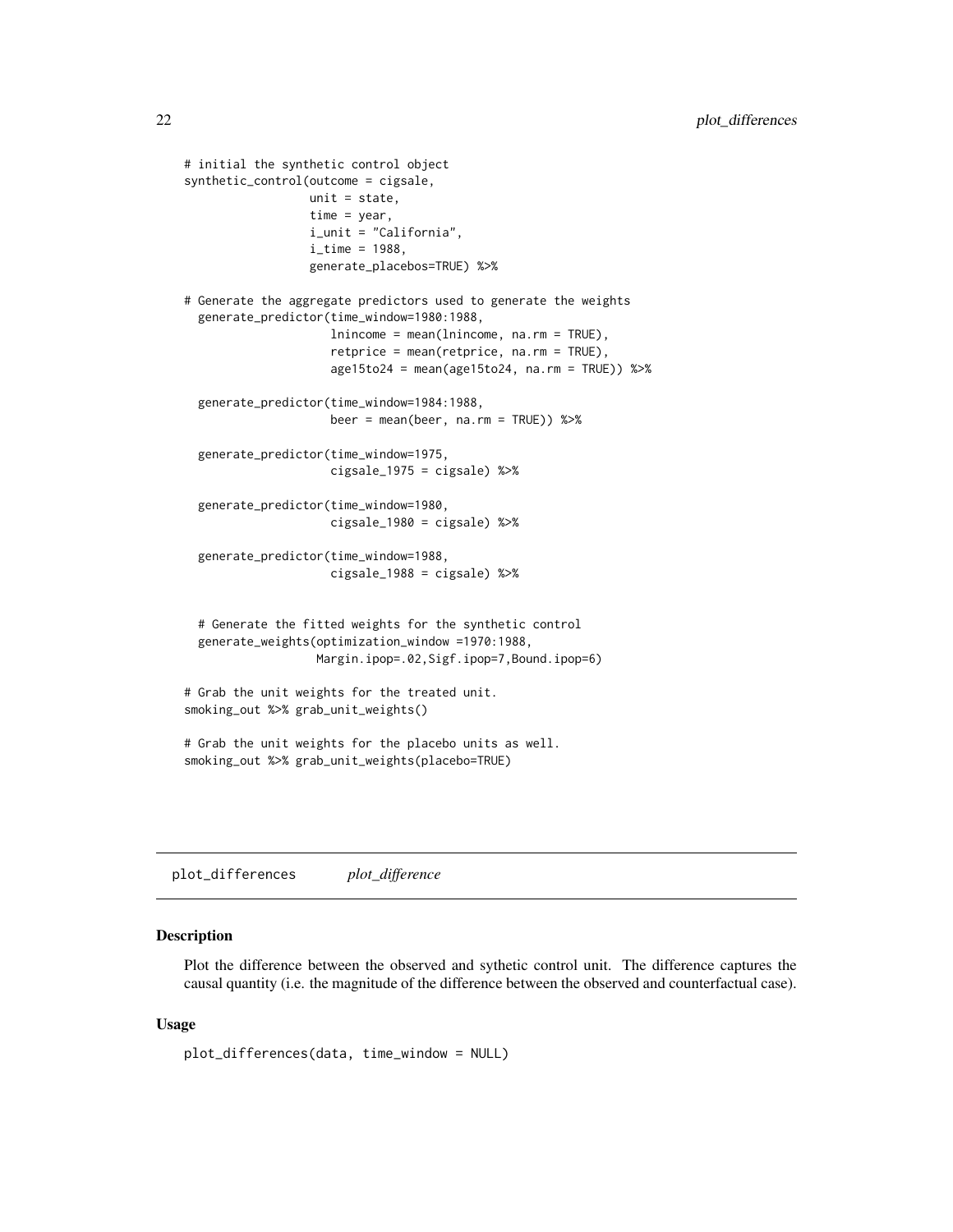# plot\_differences 23

#### Arguments

| data        | nested data of type tbl_df.    |
|-------------|--------------------------------|
| time_window | time window of the trend plot. |

# Value

ggplot object of the difference between the observed and synthetic trends.

# Examples

```
# Smoking example data
data(smoking)
smoking_out <-
smoking %>%
# initial the synthetic control object
synthetic_control(outcome = cigsale,
                 unit = state,
                 time = year,
                 i_unit = "California",
                 i_time = 1988,
                  generate_placebos=TRUE) %>%
# Generate the aggregate predictors used to generate the weights
 generate_predictor(time_window=1980:1988,
                    lnincome = mean(lnincome, na.rm = TRUE),
                     retprice = mean(retprice, na.rm = TRUE),
                     age15to24 = mean(age15to24, na.rm = TRUE)) %>%
 generate_predictor(time_window=1984:1988,
                    beer = mean(beer, na.rm = TRUE) %>%
 generate_predictor(time_window=1975,
                    cigsale_1975 = cigsale) %>%
 generate_predictor(time_window=1980,
                    cigsale_1980 = cigsale) %>%
 generate_predictor(time_window=1988,
                    cigsale_1988 = cigsale) %>%
 # Generate the fitted weights for the synthetic control
 generate_weights(optimization_window =1970:1988,
                  Margin.ipop=.02,Sigf.ipop=7,Bound.ipop=6) %>%
```
# Generate the synthetic control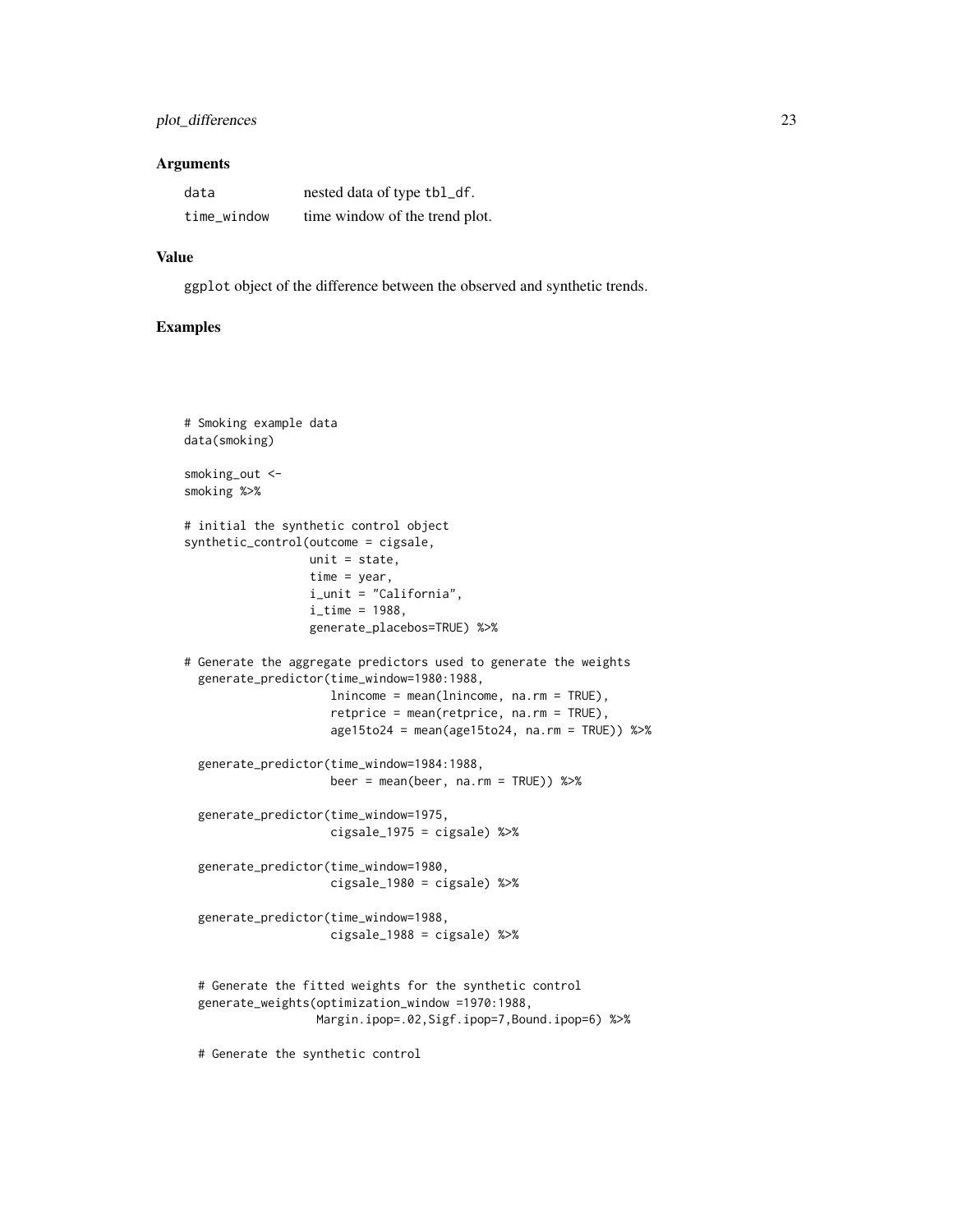```
generate_control()
```

```
# Plot the observed and synthetic trend
smoking_out %>% plot_differences(time_window = 1970:2000)
```
plot\_mspe\_ratio *plot\_mspe\_ratio*

#### Description

Plot the MSPE ratios for each case (observed and placebos). The ratio is used for inference in the synthetic control setup. The following plot ranks the RMSE ratio's in descending order.

# Usage

plot\_mspe\_ratio(data, time\_window = NULL)

# Arguments

| data        | nested data of type tbl_df.                                                                   |
|-------------|-----------------------------------------------------------------------------------------------|
| time_window | time window that the pre- and post-period values should be used to compute the<br>MSPE ratio. |

# Details

Inferential statitics are generated by comparing the observed difference between the actual treated unit and its synthetic control to each placebo unit and its synthetic control. The rarity of the actual to the placebo is used to infer the likelihood of observing the effect.

Inference in this framework leverages the mean squared predictive error (MSPE) of the fit in the pre-period to the fit in the post-period as a ratio.

$$
\frac{RMSE_{Post}}{RMSE_{Pre}}
$$

The ratio captures the differences between the pre-intervention fit and the post-intervention divergence of the trend (i.e. the causal quantity). A good fit in the pre-period denotes that the observed and synthetic case tracked well together. Divergence in the post-period captures the difference brought about by the intervention in the two trends. Thus, when the ratio is high, we observe more of a difference between the two trends. If, however, the pre-period fit is poor, or there is not substantial divergence in the post-period, then this ratio amount will be smaller. A more detailed outline of inference within the synthetic control framework can be found in Adabie et al. 2010.

#### Value

ggplot object plotting the MSPE ratios by case.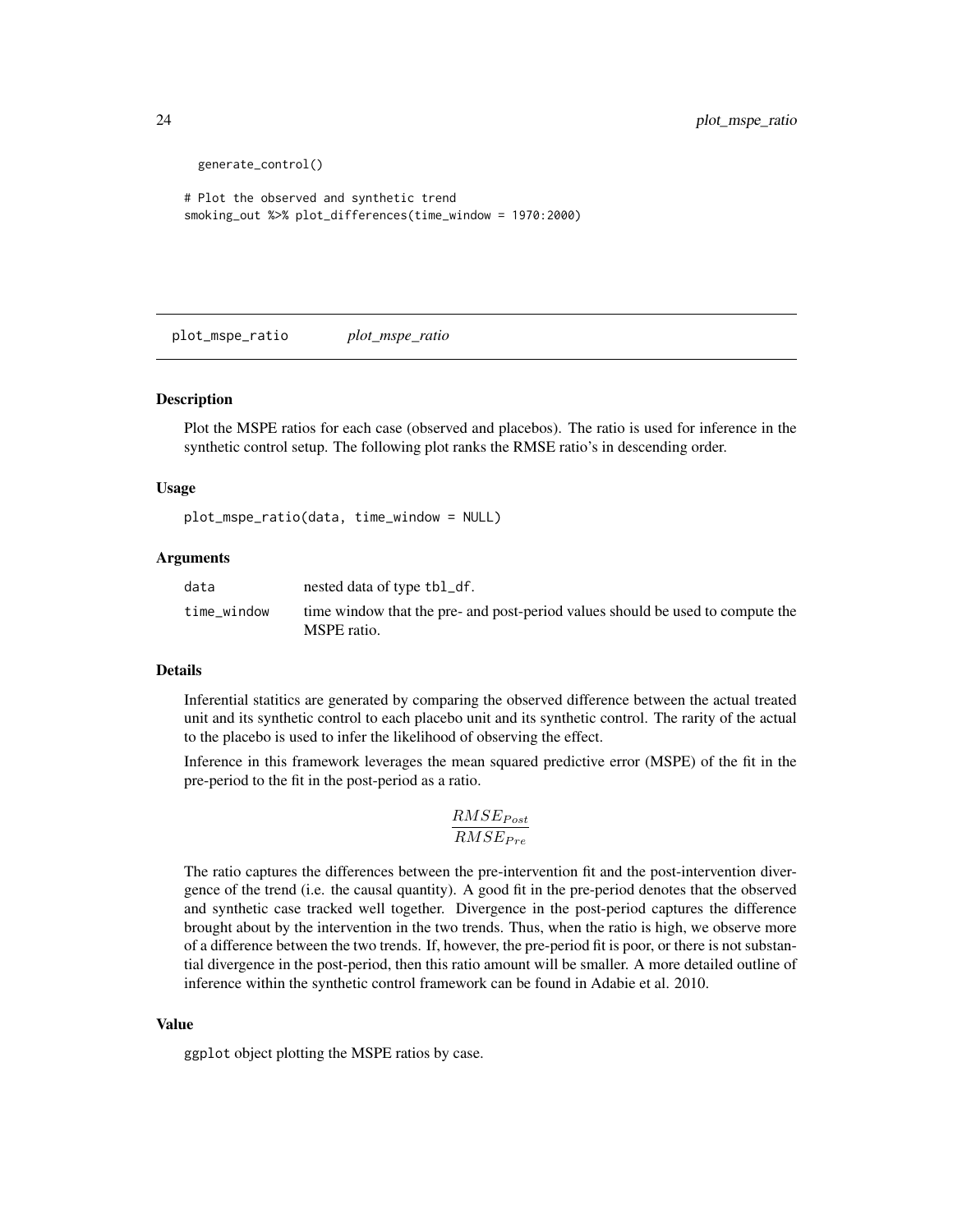# plot\_mspe\_ratio 25

```
# Smoking example data
data(smoking)
smoking_out <-
smoking %>%
# initial the synthetic control object
synthetic_control(outcome = cigsale,
                  unit = state,time = year,
                  i_unit = "California",
                  i<sub>_time</sub> = 1988,
                  generate_placebos=TRUE) %>%
# Generate the aggregate predictors used to generate the weights
 generate_predictor(time_window=1980:1988,
                     lnincome = mean(lnincome, na.rm = TRUE),
                     retprice = mean(retprice, na.rm = TRUE),
                     age15to24 = mean(age15to24, na.rm = TRUE)) %>%
 generate_predictor(time_window=1984:1988,
                     beer = mean(beer, na.rm = TRUE)) %>%
 generate_predictor(time_window=1975,
                     cigsale_1975 = cigsale) %>%
 generate_predictor(time_window=1980,
                     cigsale_1980 = cigsale) %>%
 generate_predictor(time_window=1988,
                     cigsale_1988 = cigsale) %>%
 # Generate the fitted weights for the synthetic control
 generate_weights(optimization_window =1970:1988,
                   Margin.ipop=.02,Sigf.ipop=7,Bound.ipop=6) %>%
 # Generate the synthetic control
 generate_control()
# Plot the observed and synthetic trend
smoking_out %>% plot_mspe_ratio(time_window = 1970:2000)
```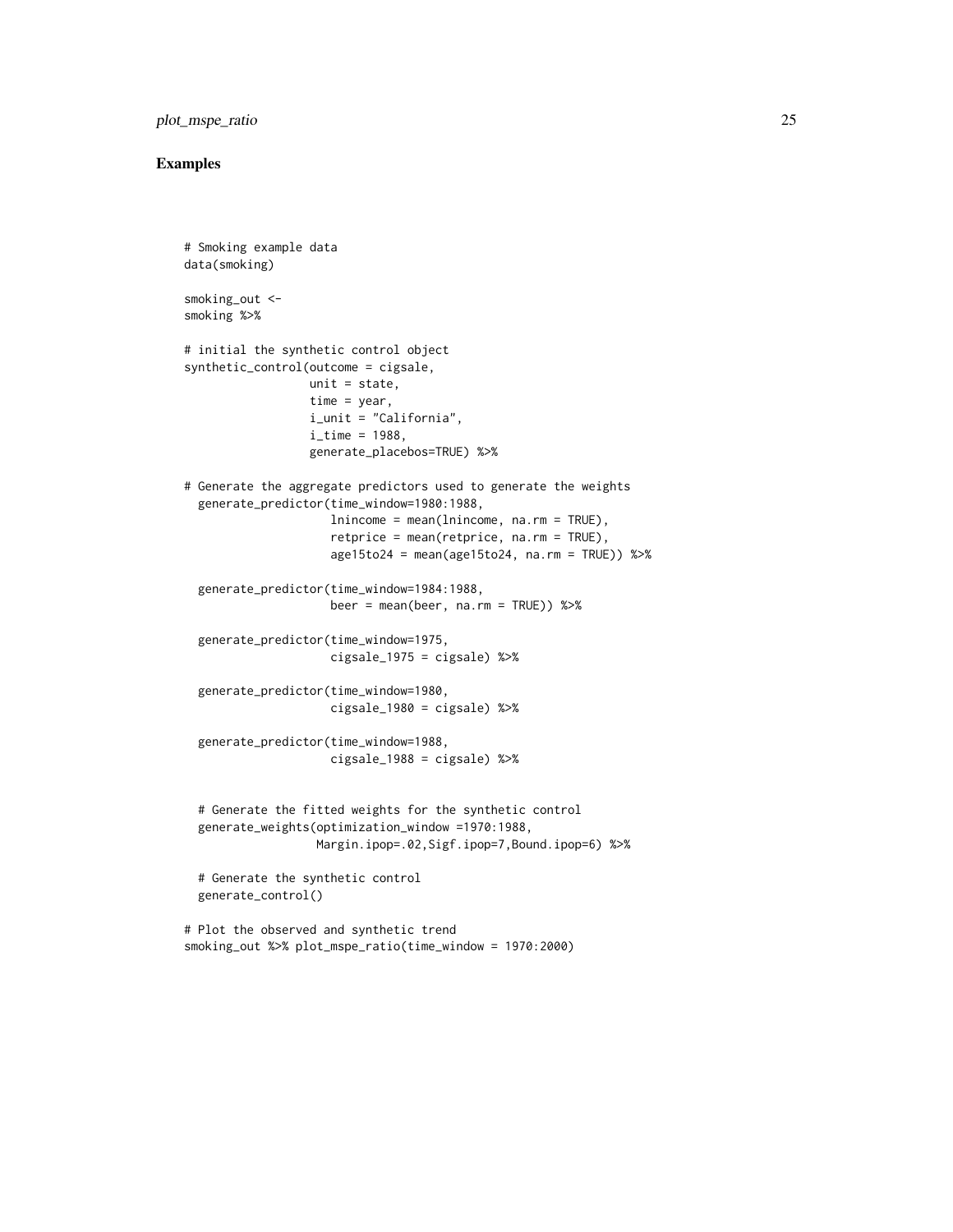<span id="page-25-0"></span>plot\_placebos *plot\_placebos*

# Description

Plot the difference between the observed and sythetic control unit for the treated and the placebo units. The difference captures the causal quantity (i.e. the magnitude of the difference between the observed and counterfactual case). Plotting the actual treated observation against the placebos captures the likelihood (or rarity) of the observed differenced trend.

#### Usage

plot\_placebos(data, time\_window = NULL, prune = TRUE)

# Arguments

| data        | nested data of type tbl_df.                                                   |
|-------------|-------------------------------------------------------------------------------|
| time_window | time window of the tbl df plot.                                               |
| prune       | boolean flag; if TRUE, then all placebo cases with a pre-period RMSPE exceed- |
|             | ing two times the treated unit pre-period RMSPE are pruned; Default is TRUE.  |

# Details

The function provides a pruning rule where all placebo cases with a pre-period root mean squared predictive error (RMSPE) exceeding two times the treated unit pre-period RMSPE are pruned. This helps overcome scale issues when a particular placebo case has poor fit in the pre-period.

See documentation on ?synthetic\_control on how to generate placebo cases. When initializing a synth pipeline, set the generate\_placebos argument to TRUE. The processing pipeline remains the same.

#### Value

ggplot object of the difference between the observed and synthetic trends for the treated and placebo units.

# Examples

```
# Smoking example data
data(smoking)
smoking_out <-
smoking %>%
```
# initial the synthetic control object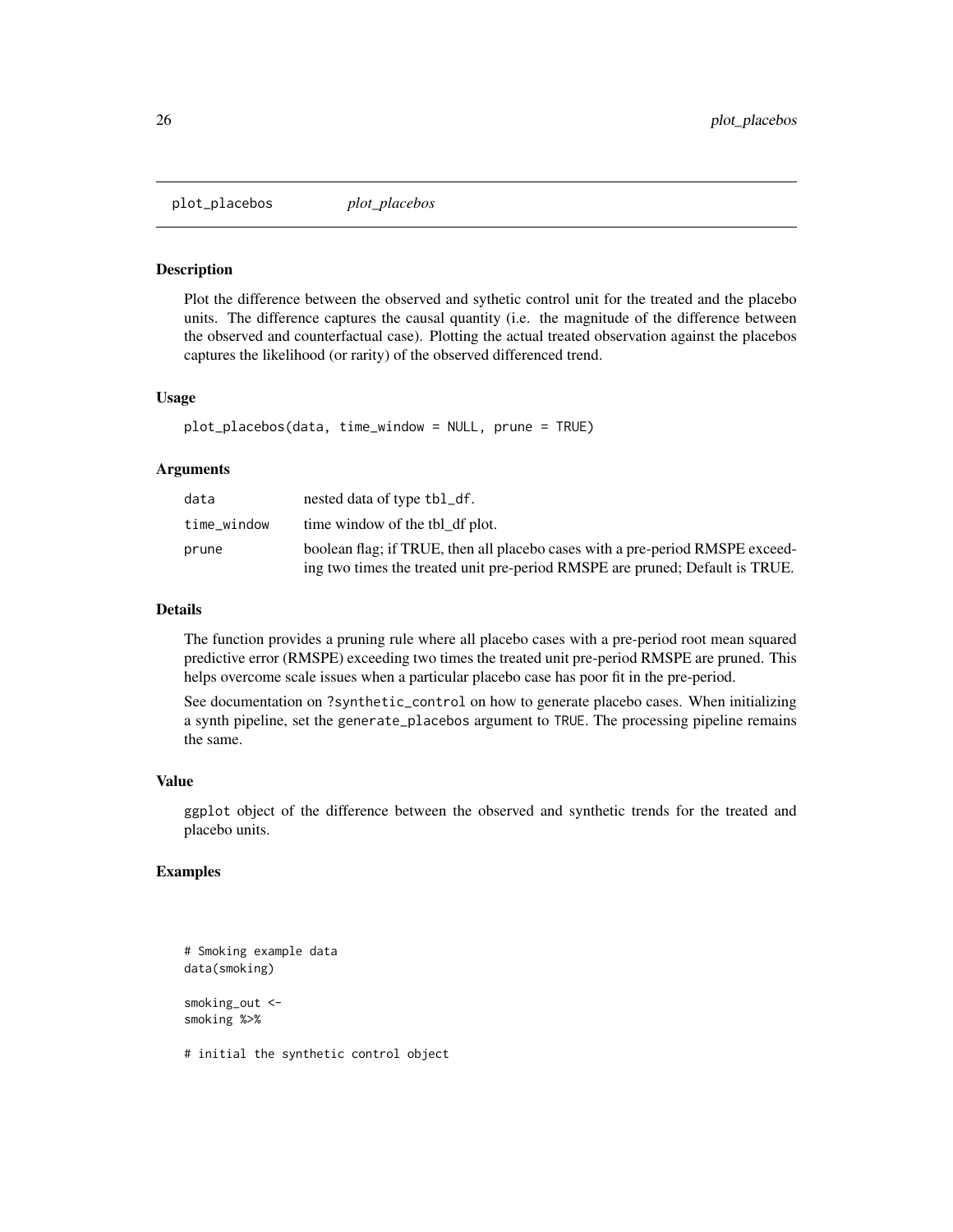```
synthetic_control(outcome = cigsale,
                 unit = state,
                 time = year,
                  i_unit = "California",
                  i_time = 1988,
                  generate_placebos=TRUE) %>%
# Generate the aggregate predictors used to generate the weights
 generate_predictor(time_window=1980:1988,
                     lnincome = mean(lnincome, na.rm = TRUE),
                     retprice = mean(retprice, na.rm = TRUE),
                     age15to24 = mean(age15to24, na.rm = TRUE)) %>%
 generate_predictor(time_window=1984:1988,
                     beer = mean(beer, na.rm = TRUE)) %>%
 generate_predictor(time_window=1975,
                     cigsale_1975 = cigsale) %>%
 generate_predictor(time_window=1980,
                     cigsale_1980 = cigsale) %>%
 generate_predictor(time_window=1988,
                     cigsale_1988 = cigsale) %>%
 # Generate the fitted weights for the synthetic control
 generate_weights(optimization_window =1970:1988,
                  Margin.ipop=.02,Sigf.ipop=7,Bound.ipop=6) %>%
 # Generate the synthetic control
 generate_control()
# Plot the observed and synthetic trend
smoking_out %>% plot_placebos(time_window = 1970:2000)
```
plot\_trends *plot\_trends*

# Description

Plot the observed and synthetic trends for the treated units.

# Usage

```
plot_trends(data, time_window = NULL)
```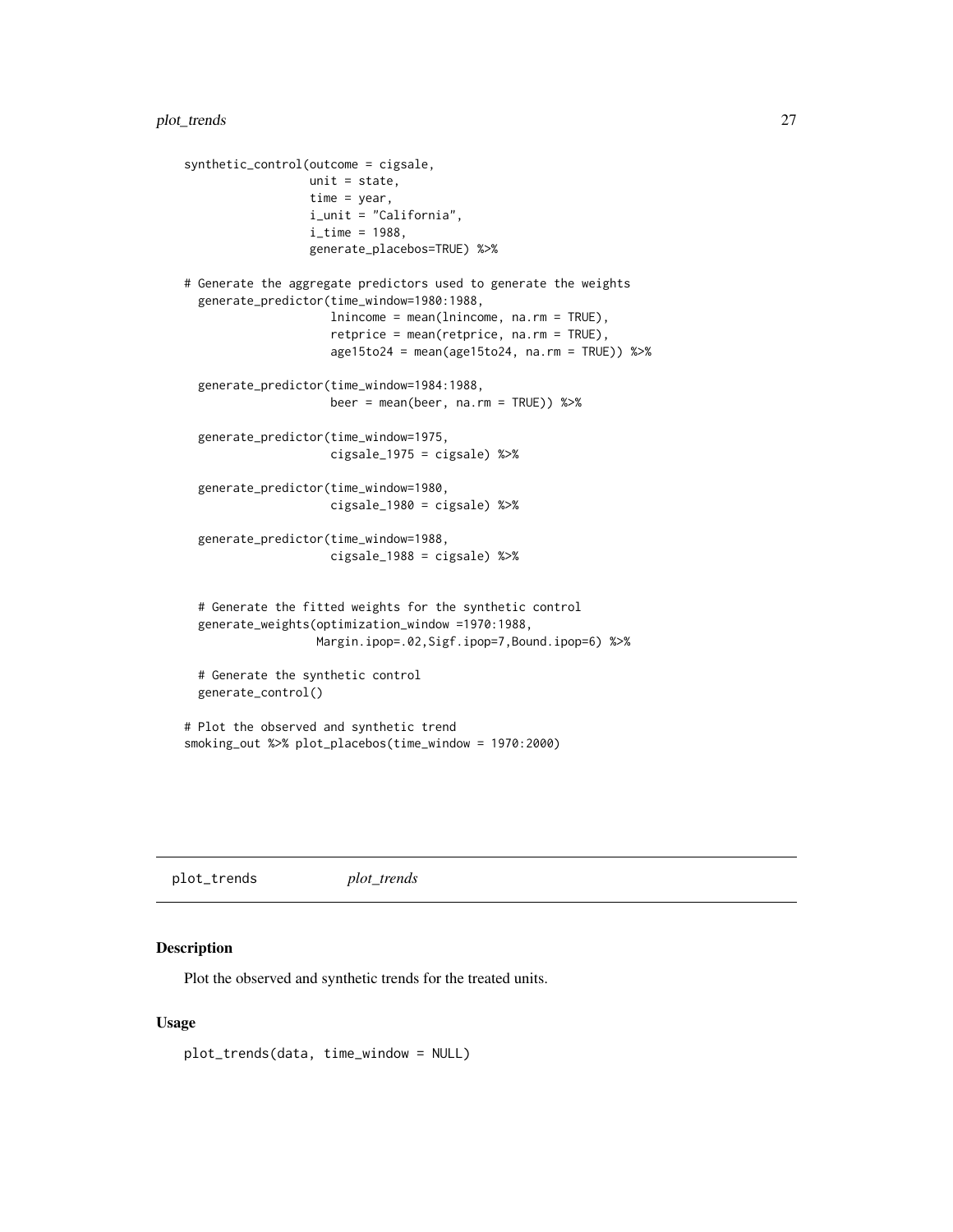#### Arguments

| data        | nested data of type tbl_df.    |
|-------------|--------------------------------|
| time_window | time window of the trend plot. |

# Details

Synthetic control is a visual-based method, like Regression Discontinuity, so inspection of the preintervention period fits is key assessing the sythetic control's fit. A poor fit in the pre-period reduces confidence in the post-period trend capturing the counterfactual.

See ?generate\_control() for information on how to generate a synthetic control unit.

# Value

ggplot object of the observed and synthetic trends.

```
# Smoking example data
data(smoking)
smoking_out <-
smoking %>%
# initial the synthetic control object
synthetic_control(outcome = cigsale,
                  unit = state,
                  time = year,
                  i_unit = "California",
                  i<sub>_time</sub> = 1988,
                  generate_placebos=TRUE) %>%
# Generate the aggregate predictors used to generate the weights
 generate_predictor(time_window=1980:1988,
                     lnincome = mean(lnincome, na.rm = TRUE),
                     retprice = mean(retprice, na.rm = TRUE),
                     age15to24 = mean(age15to24, na.rm = TRUE)) %>%
 generate_predictor(time_window=1984:1988,
                     beer = mean(beer, na.rm = TRUE)) %>%
 generate_predictor(time_window=1975,
                     cigsale_1975 = cigsale) %>%
 generate_predictor(time_window=1980,
                     cigsale_1980 = cigsale) %>%
 generate_predictor(time_window=1988,
                     cigsale_1988 = cigsale) %>%
```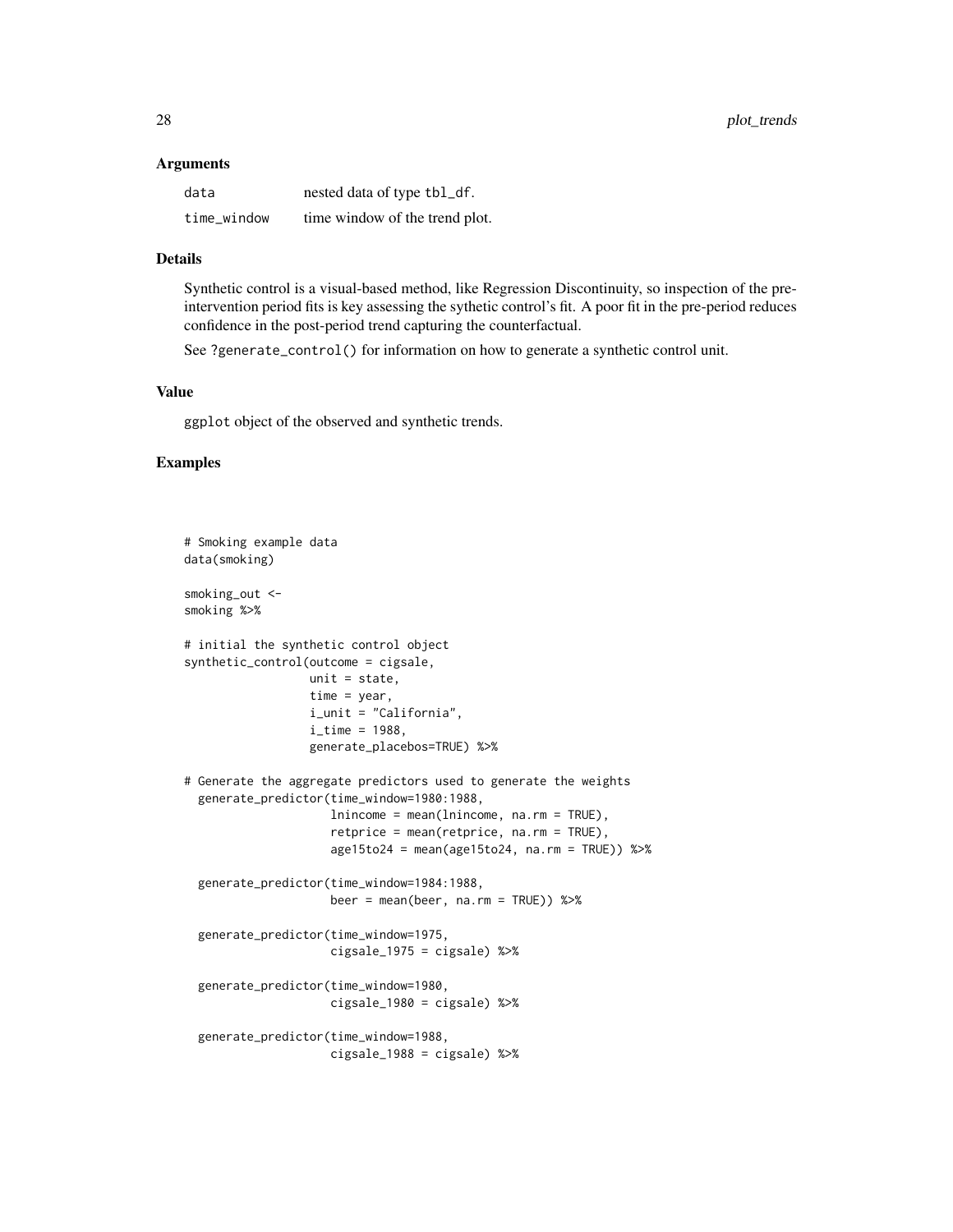# <span id="page-28-0"></span>plot\_weights 29

```
# Generate the fitted weights for the synthetic control
 generate_weights(optimization_window =1970:1988,
                  Margin.ipop=.02,Sigf.ipop=7,Bound.ipop=6) %>%
 # Generate the synthetic control
 generate_control()
# Plot the observed and synthetic trend
```
smoking\_out %>% plot\_trends(time\_window = 1970:2000)

plot\_weights *plot\_weights*

# Description

Plot the unit and predictor variable weights generated using generate\_weights()

# Usage

```
plot_weights(data)
```
# Arguments

data nested data of type tbl\_df.

# Details

See grab\_unit\_weights() and grab\_predictor\_weights()

# Value

a ggplot object that plots the unit and variable weights.

```
# Smoking example data
data(smoking)
smoking_out <-
smoking %>%
```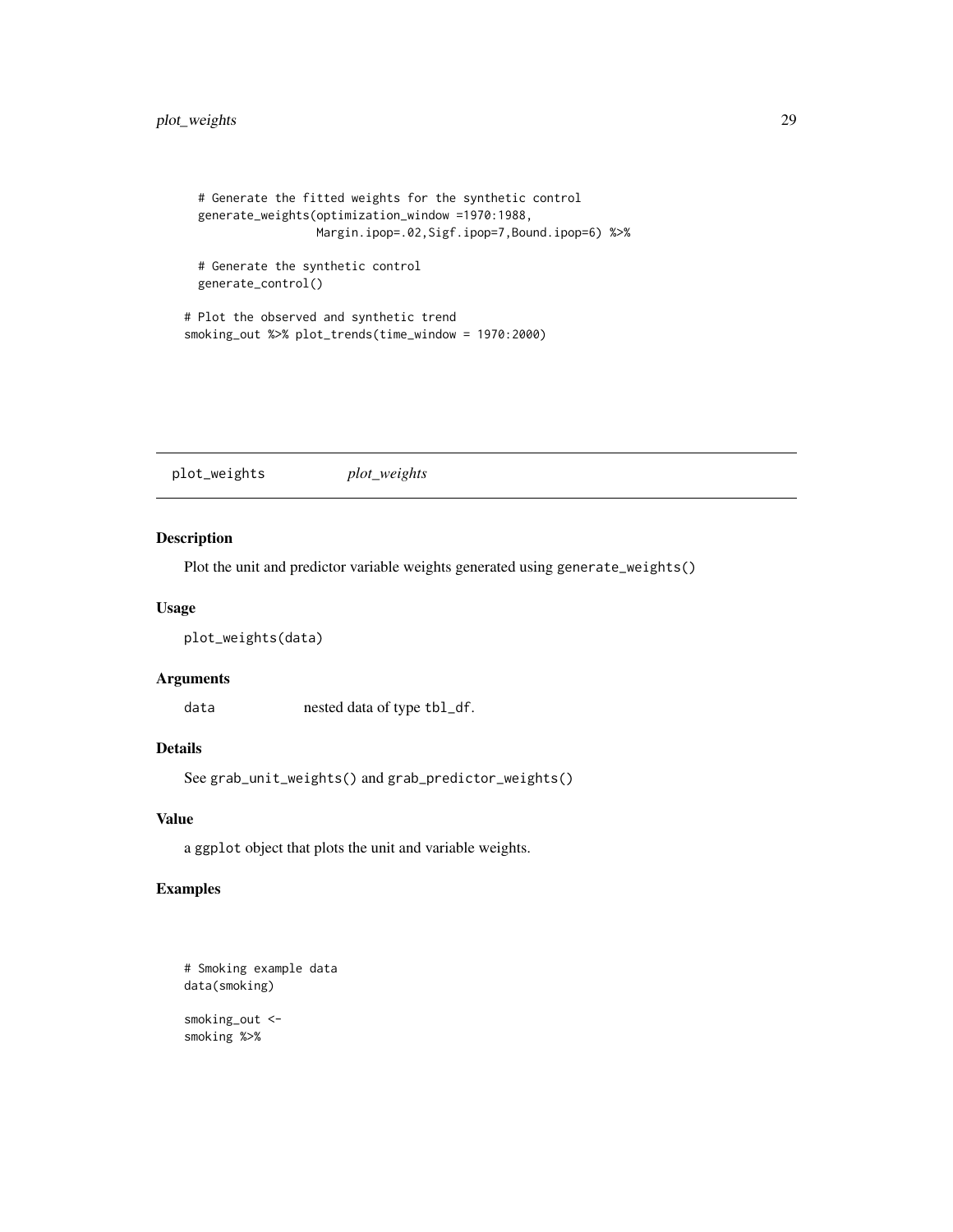```
# initial the synthetic control object
synthetic_control(outcome = cigsale,
                  unit = state,
                  time = year,
                  i_unit = "California",
                  i<sub>_time</sub> = 1988,
                  generate_placebos=TRUE) %>%
# Generate the aggregate predictors used to generate the weights
 generate_predictor(time_window=1980:1988,
                     lnincome = mean(lnincome, na.rm = TRUE),
                     retprice = mean(retprice, na.rm = TRUE),
                     age15to24 = mean(age15to24, na.rm = TRUE)) %>%
 generate_predictor(time_window=1984:1988,
                     beer = mean(beer, na.rm = TRUE)) %>%
 generate_predictor(time_window=1975,
                     cigsale_1975 = cigsale) %>%
 generate_predictor(time_window=1980,
                     cigsale_1980 = cigsale) %>%
 generate_predictor(time_window=1988,
                     cigsale_1988 = cigsale) %>%
 # Generate the fitted weights for the synthetic control
 generate_weights(optimization_window =1970:1988,
                   Margin.ipop=.02,Sigf.ipop=7,Bound.ipop=6) %>%
 # Generate the synthetic control
 generate_control()
# Plot the observed and synthetic trend
smoking_out %>% plot_weights()
```
smoking *smoking dataset*

#### Description

A dataset on the implmentation of Proposition 99 in California in 1988. Data contains information on California and 38 other (control/donor) states used in Abadie et al. 2010's paper walking through the synthetic control method. Covers the time range 1970 to 2000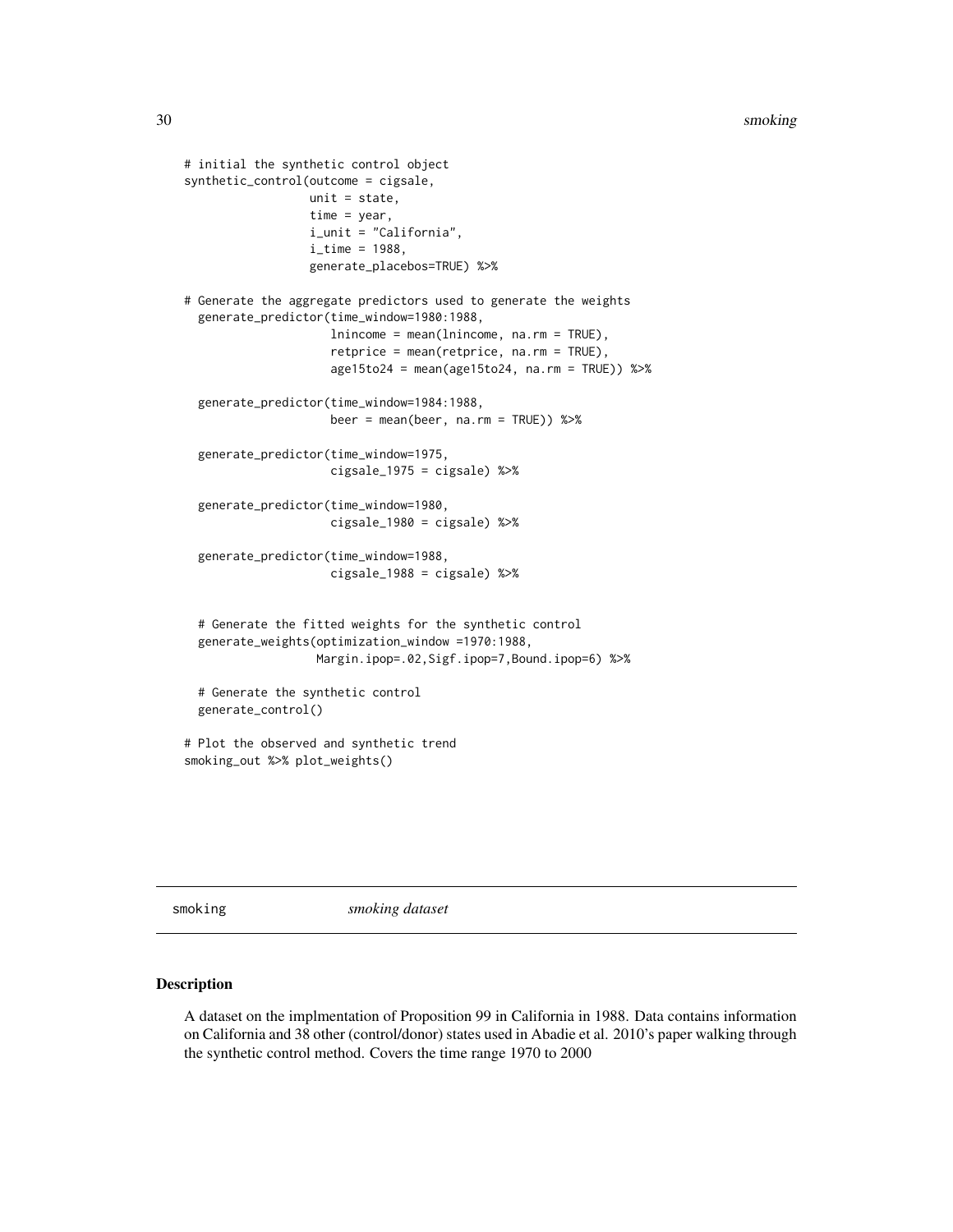# <span id="page-30-0"></span>synthetic\_control 31

### Usage

data(smoking)

# Format

A data frame with 1209 rows and 7 variables:

state name of U.S. state year year cigsale cigarette sales pack per 100,000 people lnincome log mean income beer beer sales per 100,000 people age15to24 Proportion of the population between 15 and 24 retprice Retail price of a box of cigarettes

# Source

https://economics.mit.edu/files/11859

# References

Abadie, A., Diamond, A. and Hainmueller, J., 2010. Synthetic control methods for comparative case studies: Estimating the effect of California's tobacco control program. Journal of the American statistical Association, 105(490), pp.493-505.

synthetic\_control *synthetic\_control*

# **Description**

synthetic\_control() declares the input data frame for use in the synthetic control method. Allows for the specification of the panel units along with the intervention unit and time (treated). All units that are not the designated treated units are entered into the donor pool from which the synthetic control is generated. All time points prior and equal to the intervention time are designated as the pre-intervention period; and all time periods after are the post-intervention period.

# Usage

```
synthetic_control(
  data = NULL,outcome = NULL,
  unit = NULL,time = NULL,
  i_unit = NULL,
  i_time = NULL,
  generate_placebos = TRUE
)
```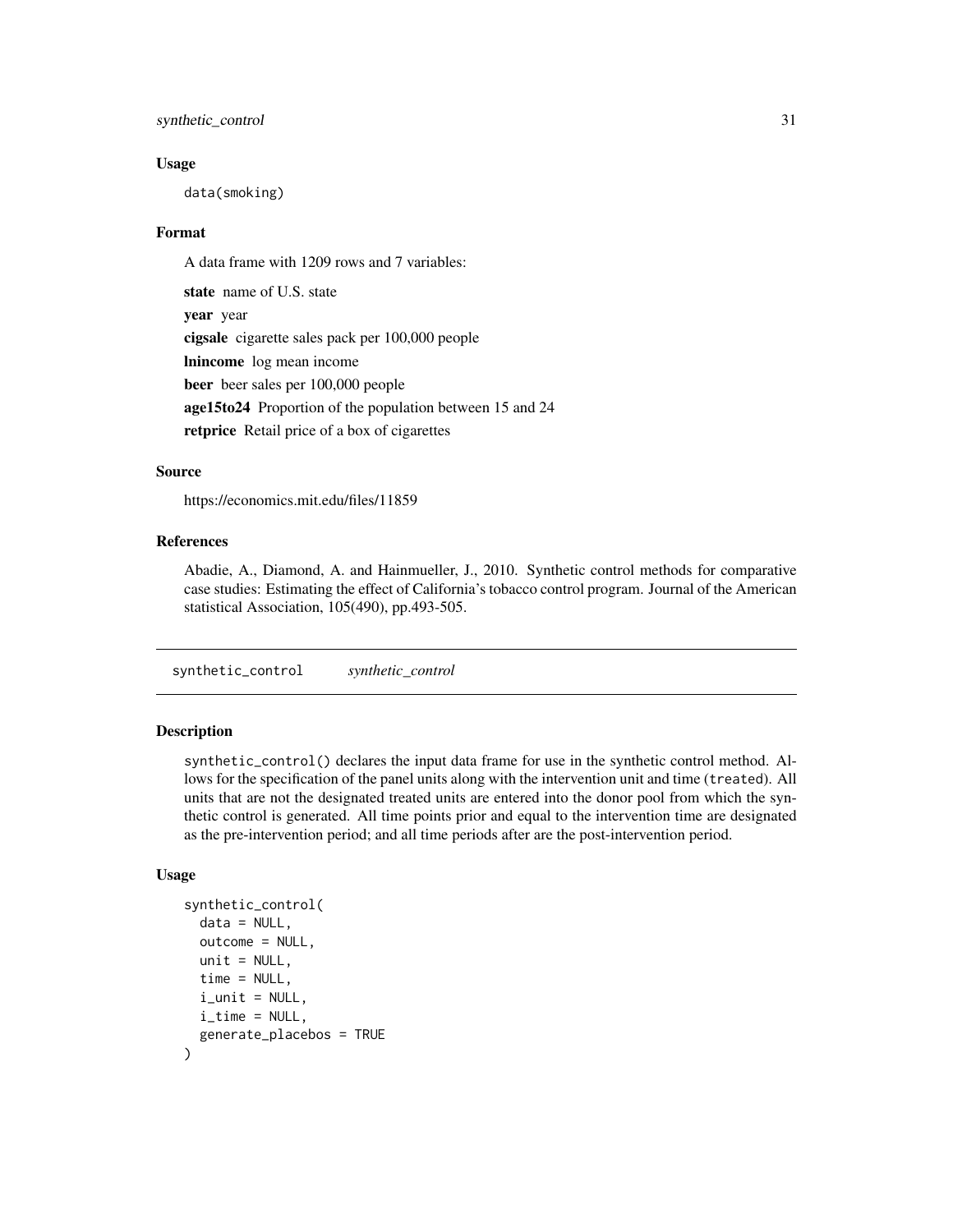# Arguments

| data              | panel data frame in long format (i.e. unit of analysis is unit-time period, such as<br>country-year) containing both treated and control donor pool units. All units/time<br>periods that are not desired to be in the donor should be excluded prior to passing<br>to synthetic_control(). |
|-------------------|---------------------------------------------------------------------------------------------------------------------------------------------------------------------------------------------------------------------------------------------------------------------------------------------|
| outcome           | Name of the outcome variable. Outcome variable should be a continuous mea-<br>sure that is observed across multiple time points.                                                                                                                                                            |
| unit              | Name of the case unit variable in the panel data.                                                                                                                                                                                                                                           |
| time              | Name of the time unit variable in the panel data.                                                                                                                                                                                                                                           |
| i_unit            | Name of the treated case unit where the intervention occurred.                                                                                                                                                                                                                              |
| i_time            | Name of the treated time period when the intervention occurred.                                                                                                                                                                                                                             |
| generate_placebos |                                                                                                                                                                                                                                                                                             |
|                   | logical flag requesting that placebo versions of the data be generated for down-<br>stream inferential methods. Generates a version of the nested data where each                                                                                                                           |

#### Details

Note that synthetic\_control() also allows for the simultaneous generation of placebo units (i.e. units where the treated unit is one of the controls). The addition of the placebo units increases computation time (as a synthetic control needs to be generated for each placebo unit) but it allows for inference as outlined in Abadie et al. 2010.

control unit is the intervention unit. Default is TRUE.

# Value

tbl\_df with nested fields containing the following:

- .id: unit id for the intervention case (this will differ when a placebo unit).
- .placebo: indicator field taking on the value of 1 if a unit is a placebo unit, 0 if it's the specified treated unit.
- .type: type of the nested data construct: treated or controls. Keeps tract of which data construct is located in .outcome field.
- .outcome: nested data construct containing the outcome variable configured for the sythnetic control method. Data is configured into a wide formate for the optimization task.
- .original\_data: original impute data filtered by treated or control units. This allows for easy processing down stream when generating predictors.
- .meta: stores information regarding the unit and time index, the treated unit and time and the name of the outcome variable. Used downstream in subsequent functions.

```
############################
###### Basic Example #######
############################
```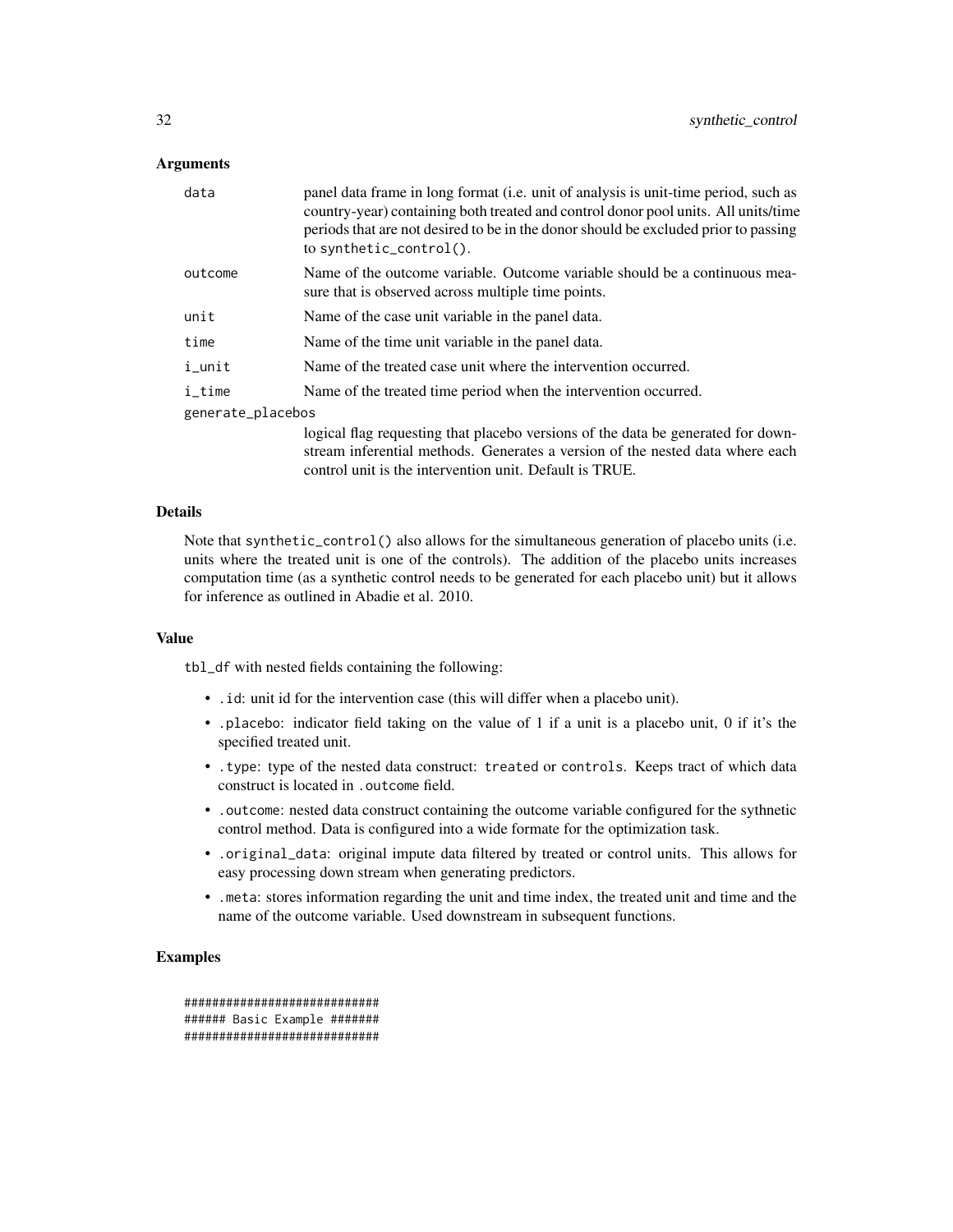```
# Smoking example data
data(smoking)
# initial the synthetic control object
smoking_out <-
smoking %>%
synthetic_control(outcome = cigsale,
                  unit = state,time = year,
                  i_unit = "California",
                  i<sub>_</sub>time = 1988,
                  generate_placebos= FALSE)
# data configuration
dplyr::glimpse(smoking_out)
# Grap the organized outcome variables
smoking_out %>% grab_outcome(type = "treated")
smoking_out %>% grab_outcome(type = "controls")
###################################
####### Full implementation #######
###################################
# Smoking example data
data(smoking)
smoking_out <-
smoking %>%
# initial the synthetic control object
synthetic_control(outcome = cigsale,
                  unit = state,time = year,
                  i_unit = "California",
                  i<sub>_</sub>time = 1988,
                  generate_placebos= FALSE) %>%
# Generate the aggregate predictors used to generate the weights
 generate_predictor(time_window=1980:1988,
                     lnincome = mean(lnincome, na.rm = TRUE),
                     retprice = mean(retprice, na.rm = TRUE),
                     age15to24 = mean(age15to24, na.rm = TRUE)) %>%
 generate_predictor(time_window=1984:1988,
                     beer = mean(beer, na.rm = TRUE)) %>%
 generate_predictor(time_window=1975,
                     cigsale_1975 = cigsale) %>%
```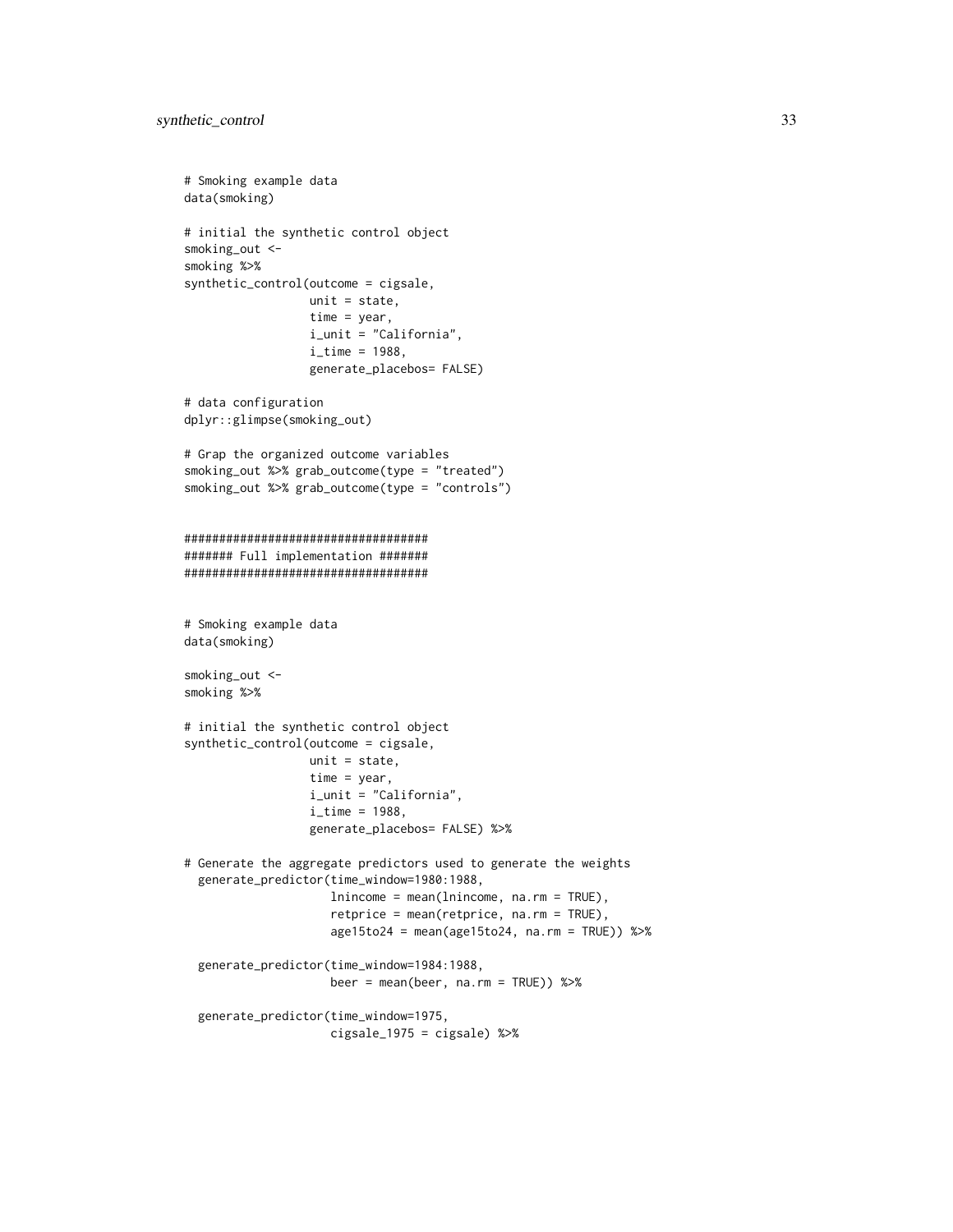```
generate_predictor(time_window=1980,
                    cigsale_1980 = cigsale) %>%
 generate_predictor(time_window=1988,
                    cigsale_1988 = cigsale) %>%
 # Generate the fitted weights for the synthetic control
 generate_weights(optimization_window =1970:1988,
                  Margin.ipop=.02,Sigf.ipop=7,Bound.ipop=6) %>%
 # Generate the synthetic control
 generate_control()
# Plot the observed and synthetic trend
smoking_out %>% plot_trends(time_window = 1970:2000)
```
synth\_method *synth\_method*

#### Description

AUX Function: Original synthetic control method proposed by (Abadie et al. 2003, 2010, 2015) and implemented in synth package. Method has been commendeered for internal use here.

# Usage

```
synth_method(
  treatment_unit_covariates = NULL,
  control_units_covariates = NULL,
  control_units_outcome = NULL,
  treatment_unit_outcome = NULL,
  custom.v = NULL,optimxmethod = c("Nelder-Mead", "BFGS"),
  genoud = FALSE,
  quadopt = "ipop",Margin.ipop = 5e-04,
  Sigf.ipop = 5,
 Bound.ipop = 10,
  verbose = FALSE,
  ...
)
```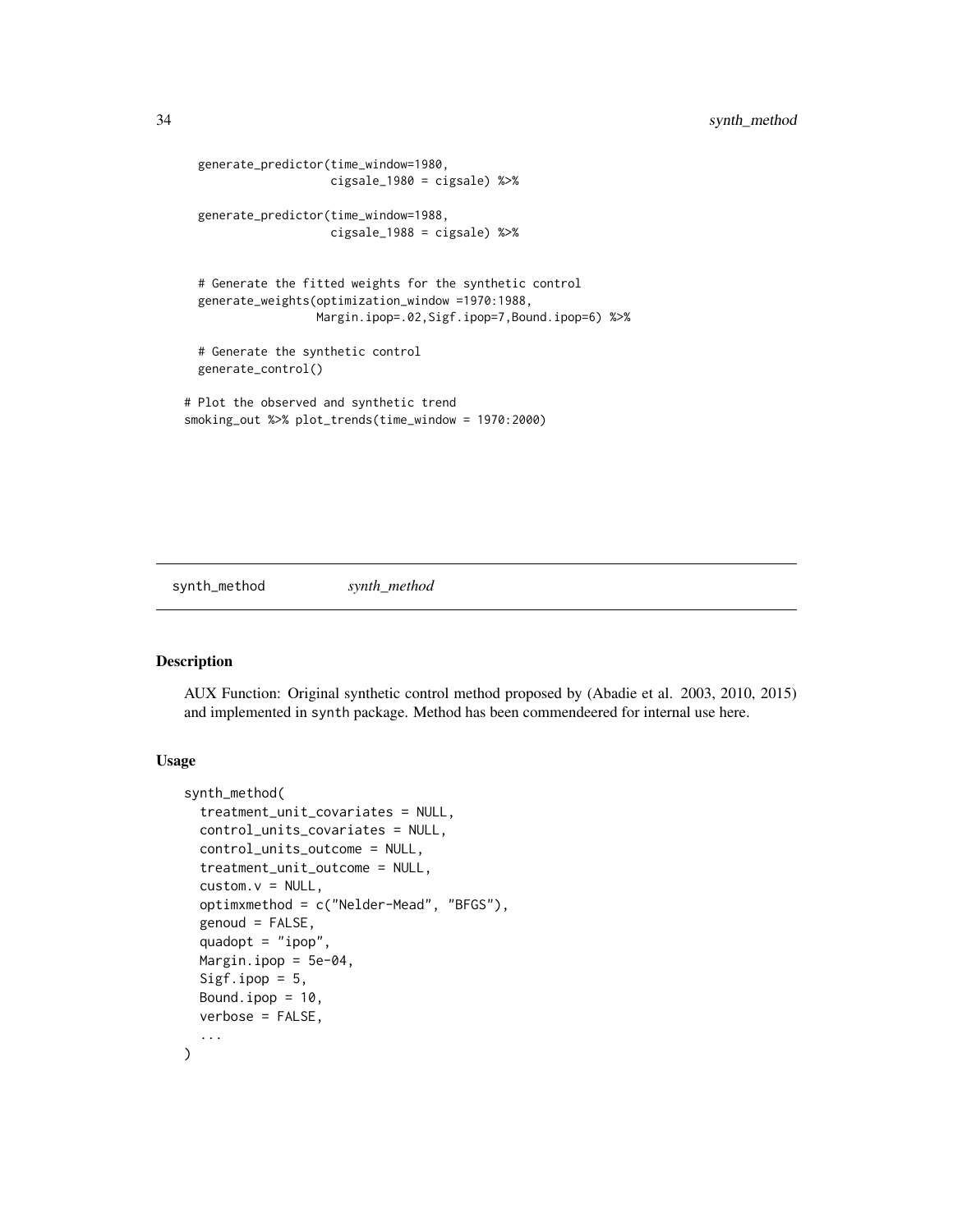# synth\_method 35

# Arguments

| treatment_unit_covariates | matrix of treated predictor data                                                                                                                                                                                                                                                                                                                                                                                                                                                                                                                                                                                                                                                                      |
|---------------------------|-------------------------------------------------------------------------------------------------------------------------------------------------------------------------------------------------------------------------------------------------------------------------------------------------------------------------------------------------------------------------------------------------------------------------------------------------------------------------------------------------------------------------------------------------------------------------------------------------------------------------------------------------------------------------------------------------------|
|                           |                                                                                                                                                                                                                                                                                                                                                                                                                                                                                                                                                                                                                                                                                                       |
| control_units_covariates  | matrix of controls' predictor data.                                                                                                                                                                                                                                                                                                                                                                                                                                                                                                                                                                                                                                                                   |
| control_units_outcome     | matrix of controls' outcome data for the pre-treatment periods over which MSPE<br>is to be minimized.                                                                                                                                                                                                                                                                                                                                                                                                                                                                                                                                                                                                 |
| treatment_unit_outcome    |                                                                                                                                                                                                                                                                                                                                                                                                                                                                                                                                                                                                                                                                                                       |
|                           | matrix of treated outcome data for the pre-treatment periods over which MSPE<br>is to be minimized.                                                                                                                                                                                                                                                                                                                                                                                                                                                                                                                                                                                                   |
| custom.v                  | vector of weights for predictors supplied by the user. uses synth to bypass opti-<br>mization for solution. V. See details.                                                                                                                                                                                                                                                                                                                                                                                                                                                                                                                                                                           |
| optimxmethod              | string vector that specifies the optimization algorithms to be used. Permiss-<br>able values are all optimization algorithms that are currently implemented in<br>the optimx function (see this function for details). This list currently includes<br>c("Nelder-Mead', 'BFGS', 'CG', 'L-BFGS-B', 'nlm', 'nlminb', 'spg', and 'ucminf").<br>If multiple algorithms are specified, synth will run the optimization with all cho-<br>sen algorithms and then return the result for the best performing method. De-<br>fault is c("Nelder-Mead", "BFGS"). As an additional possibility, the user can<br>also specify 'All' which means that synth will run the results over all algorithms<br>in optimx. |
| genoud                    | Logical flag. If true, synth embarks on a two step optimization. In the first step,<br>genoud, an optimization function that combines evolutionary algorithm methods<br>with a derivative-based (quasi-Newton) method to solve difficult optimization<br>problems, is used to obtain a solution. See genoud for details. In the second<br>step, the genoud results are passed to the optimization algorithm(s) chosen in<br>optimxmethod for a local optimization within the neighborhood of the genoud<br>solution. This two step optimization procedure will require much more com-<br>puting time, but may yield lower loss in cases where the search space is highly<br>irregular.                |
| quadopt                   | string vector that specifies the routine for quadratic optimization over w weights.<br>possible values are "ipop" and "LowRankQP" (see ipop and LowRankQP for<br>details). default is 'ipop'                                                                                                                                                                                                                                                                                                                                                                                                                                                                                                          |
| Margin.ipop               | setting for ipop optimization routine: how close we get to the constrains (see<br>ipop for details)                                                                                                                                                                                                                                                                                                                                                                                                                                                                                                                                                                                                   |
| Sigf.ipop                 | setting for ipop optimization routine: Precision (default: 7 significant figures<br>(see ipop for details)                                                                                                                                                                                                                                                                                                                                                                                                                                                                                                                                                                                            |
| Bound.ipop                | setting for ipop optimization routine: Clipping bound for the variables (see ipop<br>for details)                                                                                                                                                                                                                                                                                                                                                                                                                                                                                                                                                                                                     |
| verbose                   | Logical flag. If TRUE then intermediate results will be shown.                                                                                                                                                                                                                                                                                                                                                                                                                                                                                                                                                                                                                                        |
| $\ddots$                  | Additional arguments to be passed to optimx and or genoud to adjust optimiza-<br>tion.                                                                                                                                                                                                                                                                                                                                                                                                                                                                                                                                                                                                                |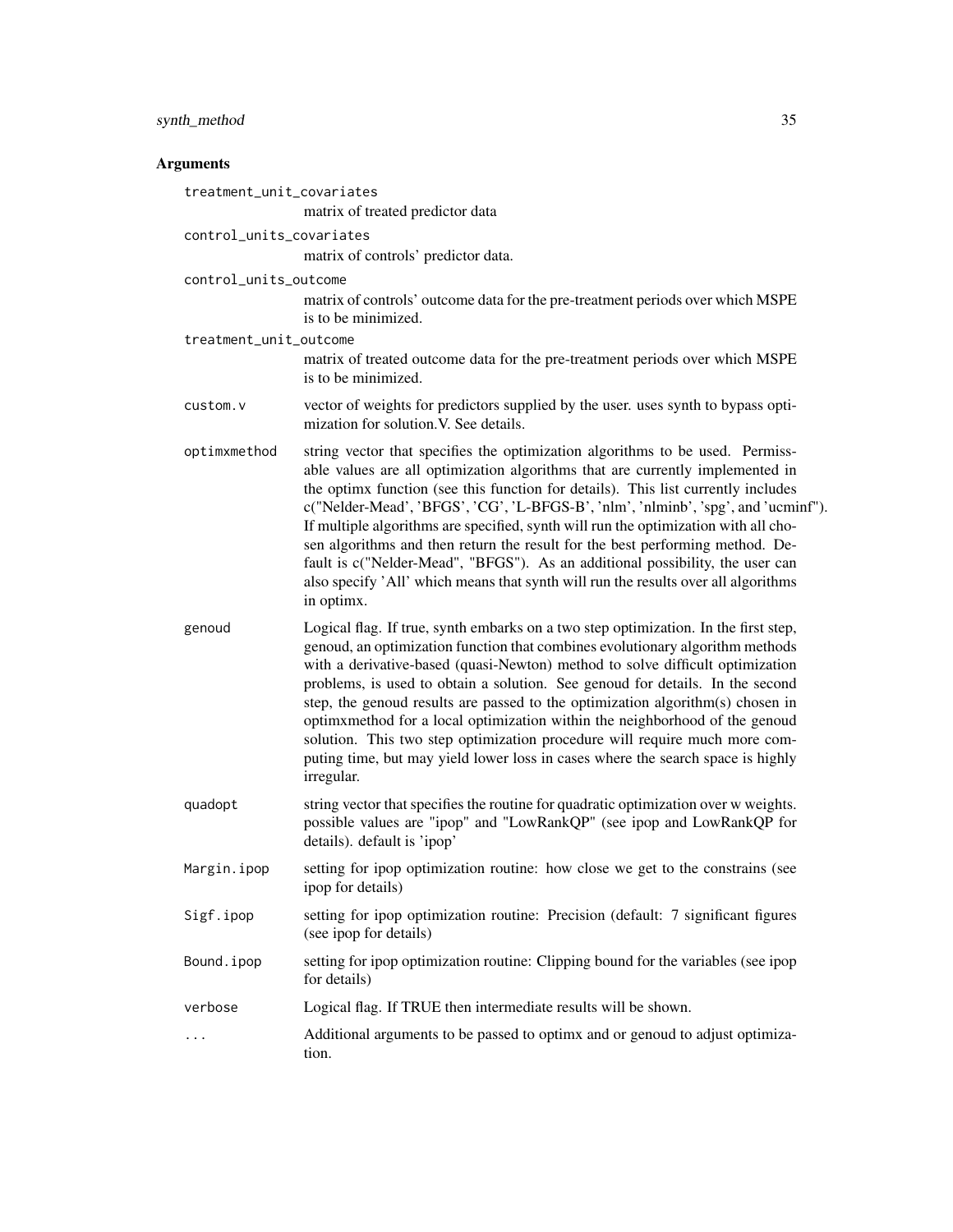### Details

Synth works as the main engine of the tidysynth package. More on the method and estimation procedures can be found in (Abadie et al. 2010).

As proposed in Abadie and Gardeazabal (2003) and Abadie, Diamond, Hainmueller (2010), the synth function routinely searches for the set of weights that generate the best fitting convex combination of the control units. In other words, the predictor weight matrix V is chosen among all positive definite diagonal matrices such that MSPE is minimized for the pre-intervention period. Instead of using this data-driven procedures to search for the best fitting synthetic control group, the user may supply his own vector of V weights, based on his subjective assessment of the predictive power of the variables in treatment\_unit\_covariates and control\_units\_covariates. In this case, the vector of V weights for each variable should be supplied via the custom.V option in synth and the optimization over the V matrices is bypassed.

# Value

solution. $v =$  vector of predictor weights; solution. $w =$  vector of weights across the controls; loss. $v =$ = MSPE from optimization over v and w weights; loss.w = Loss from optimization over w weights; custom.v =if this argument was specified in the call to synth, this outputs the weight vector specified; rgV.optim = Results from optimx() minimization. Could be used for diagnostics.

synth\_weights *synth\_weights*

#### **Description**

Auxiliary Function for generating individual weights for each unit-specific data entry. The method allows of opimtizing weights for all placebo and treated data configurations (assuming there are placebo configurations to generate)

#### Usage

```
synth_weights(
  data,
  time_window = NULL,
  custom_variable_weights = NULL,
  include\_fit = FALSE,optimization_method = c("Nelder-Mead", "BFGS"),
  genoud = FALSE,quadopt = "ipop",
 Margin.ipop = 5e-04.
  Sigf.ipop = 5,
  Bound.ipop = 10.
  verbose = verbose,
  ...
)
```
<span id="page-35-0"></span>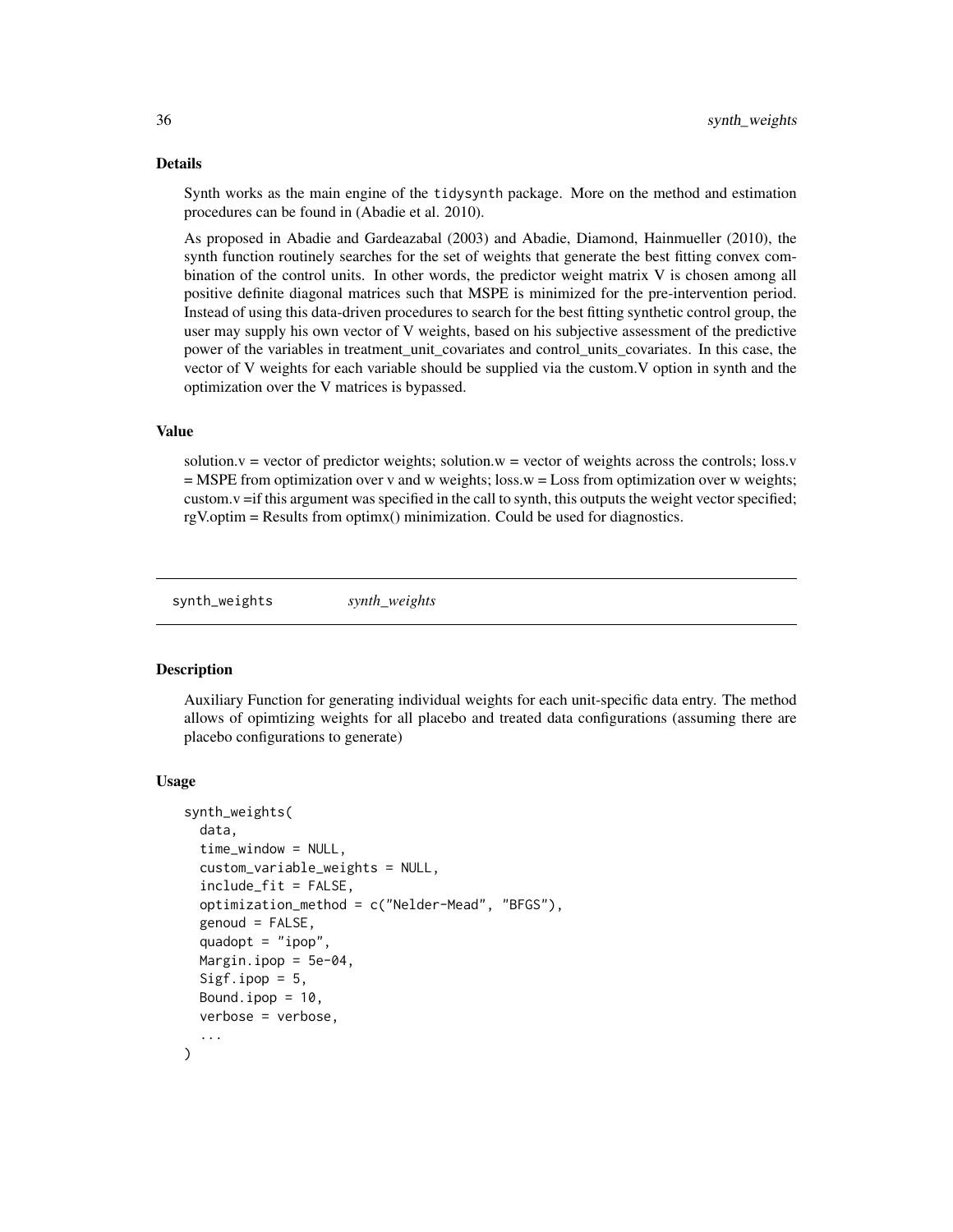# Arguments

| data                    | nested data of type synth_tbl generated from sythetic_control(). See synthetic_control()<br>documentation for more information. In addition, a matrix of predictors must be<br>pre-specified using the generate_predictor() function. See documentation<br>for more information on how to generate a predictor function.                                                                                                                                                                                                                                                                                                                                                               |
|-------------------------|----------------------------------------------------------------------------------------------------------------------------------------------------------------------------------------------------------------------------------------------------------------------------------------------------------------------------------------------------------------------------------------------------------------------------------------------------------------------------------------------------------------------------------------------------------------------------------------------------------------------------------------------------------------------------------------|
| time_window             | the temporal window of the pre-intervention outcome time series to be used in<br>the optimization task. Default behavior uses the entire pre-intervention time<br>period.                                                                                                                                                                                                                                                                                                                                                                                                                                                                                                              |
| custom_variable_weights |                                                                                                                                                                                                                                                                                                                                                                                                                                                                                                                                                                                                                                                                                        |
|                         | a vector of provided weights that define a variable's importance in the opti-<br>mization task. The weights are intended to reflect the users prior regarding the<br>relative significance of each variable. Vector must sum to one. Note that the<br>method is significantly faster when a custom variable weights are provided. De-<br>fault behavior assumes no wieghts are provided and thus must be learned from<br>the data.                                                                                                                                                                                                                                                     |
| include_fit             | Boolean flag, if TRUE, then the optimization output is included in the outputted<br>tbl_df.                                                                                                                                                                                                                                                                                                                                                                                                                                                                                                                                                                                            |
| optimization_method     |                                                                                                                                                                                                                                                                                                                                                                                                                                                                                                                                                                                                                                                                                        |
|                         | string vector that specifies the optimization algorithms to be used. Permiss-<br>able values are all optimization algorithms that are currently implemented in<br>the optimx function (see this function for details). This list currently includes<br>c("Nelder-Mead', 'BFGS', 'CG', 'L-BFGS-B', 'nlm', 'nlminb', 'spg', and 'ucminf").<br>If multiple algorithms are specified, synth will run the optimization with all cho-<br>sen algorithms and then return the result for the best performing method. Default<br>is "BFGS". As an additional possibility, the user can also specify 'All' which<br>means that synth will run the results over all algorithms in optimx.         |
| genoud                  | Logical flag. If true, synth embarks on a two step optimization. In the first step,<br>genoud, an optimization function that combines evolutionary algorithm methods<br>with a derivative-based (quasi-Newton) method to solve difficult optimization<br>problems, is used to obtain a solution. See genoud for details. In the second<br>step, the genoud results are passed to the optimization algorithm(s) chosen in<br>optimxmethod for a local optimization within the neighborhood of the genoud<br>solution. This two step optimization procedure will require much more com-<br>puting time, but may yield lower loss in cases where the search space is highly<br>irregular. |
| quadopt                 | string vector that specifies the routine for quadratic optimization over w weights.<br>possible values are "ipop" and "LowRankQP" (see ipop and LowRankQP for<br>details). default is 'ipop'                                                                                                                                                                                                                                                                                                                                                                                                                                                                                           |
| Margin.ipop             | setting for ipop optimization routine: how close we get to the constrains (see<br>ipop for details)                                                                                                                                                                                                                                                                                                                                                                                                                                                                                                                                                                                    |
| Sigf.ipop               | setting for ipop optimization routine: Precision (default: 7 significant figures<br>(see ipop for details)                                                                                                                                                                                                                                                                                                                                                                                                                                                                                                                                                                             |
| Bound.ipop              | setting for ipop optimization routine: Clipping bound for the variables (see ipop<br>for details)                                                                                                                                                                                                                                                                                                                                                                                                                                                                                                                                                                                      |
| verbose                 | Logical flag. If TRUE then intermediate results will be shown.                                                                                                                                                                                                                                                                                                                                                                                                                                                                                                                                                                                                                         |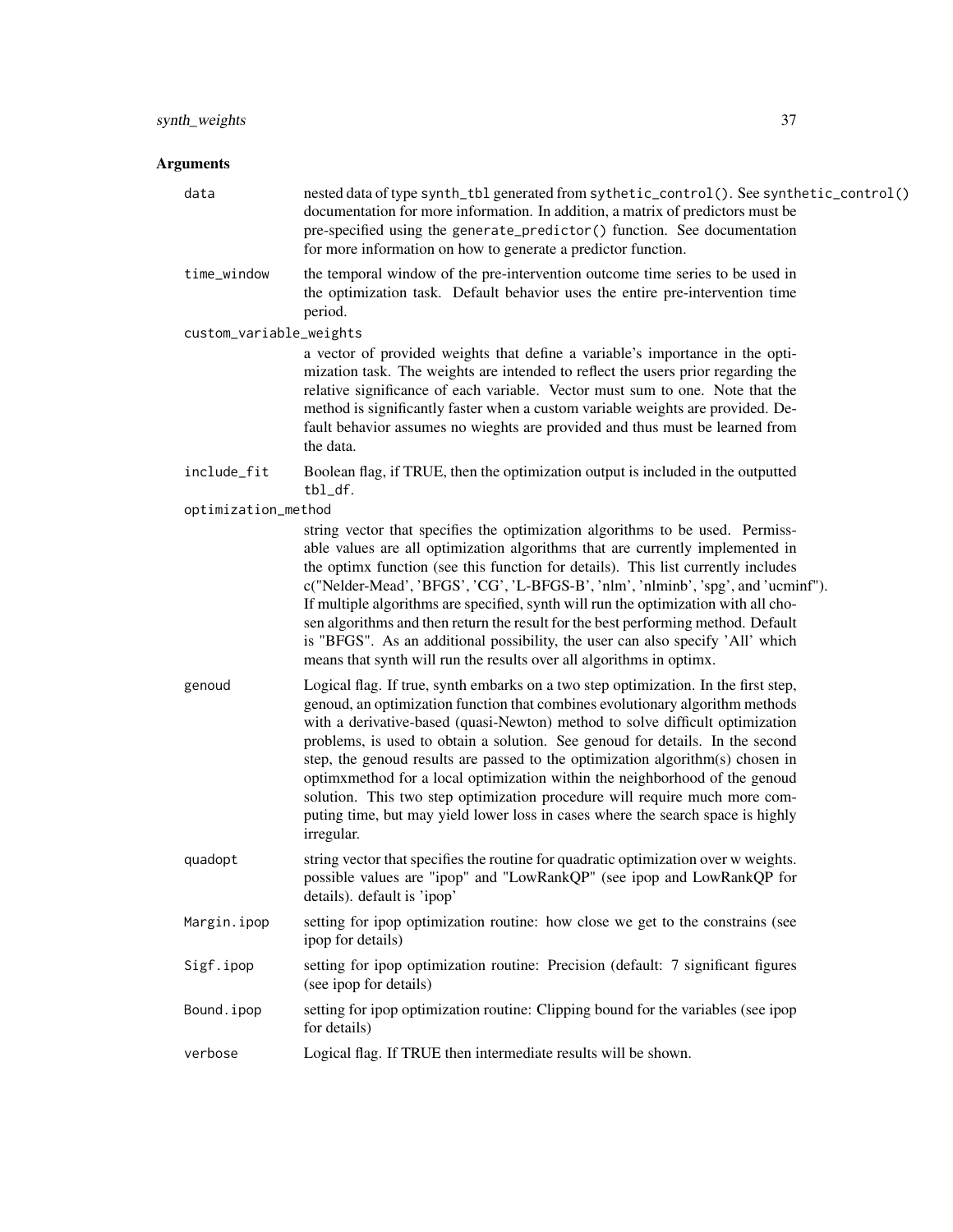... Additional arguments to be passed to optimx and or genoud to adjust optimization.

# Value

tibble data frame with optimized weights attached.